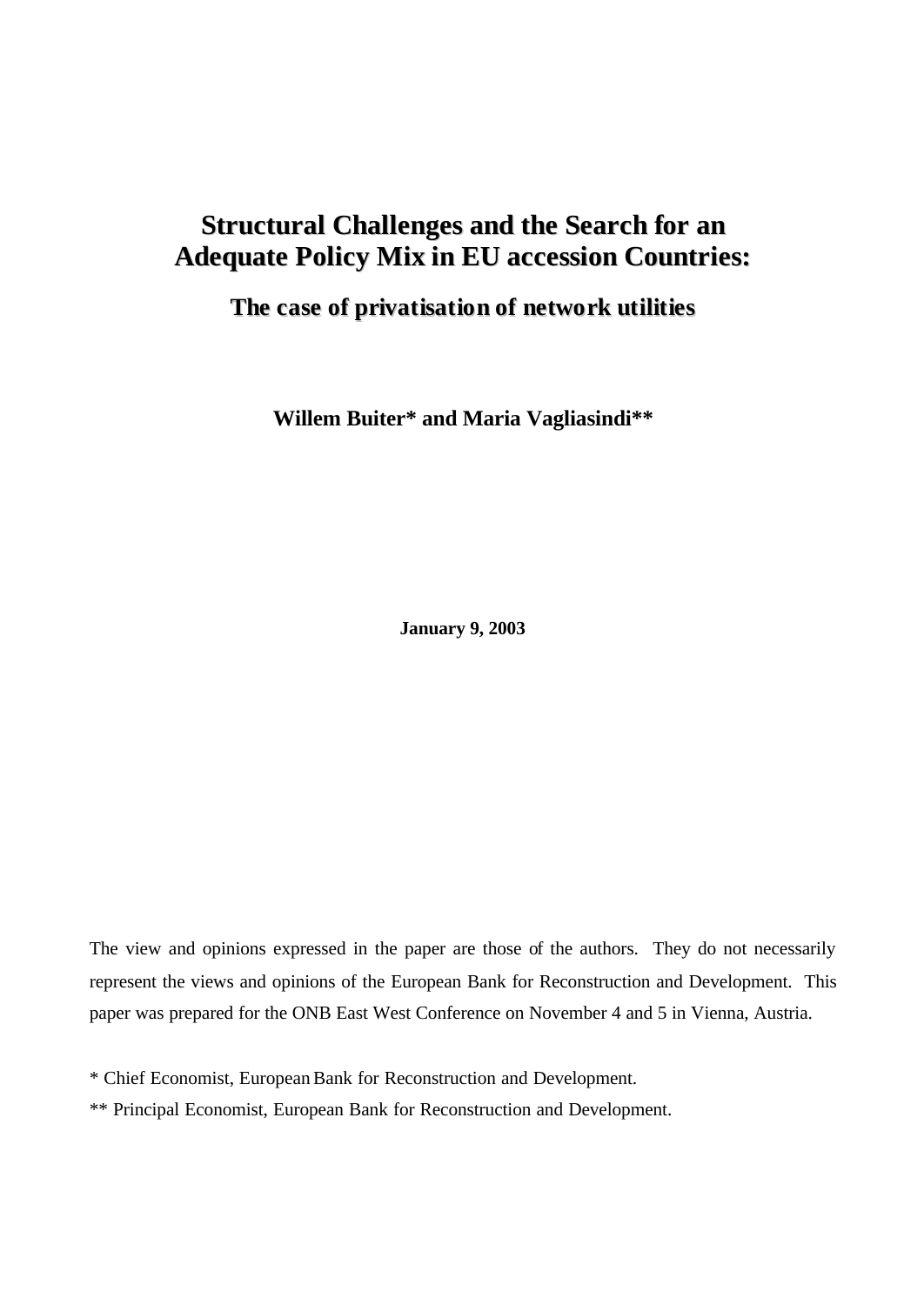## **1. Introduction**

The sale of state-owned enterprises to private investors during the past two decades represents a political, social and economic phenomenon of the first order. It has been associated with major redistributions of wealth, power and influence - economic as well as political. It also has had important social consequences, both through the reduction in (and often the complete ending of) the role of the privatised enterprises in the provision of the social safety net and of other public goods and services, and through the large-scale redundancies often associated with the restructuring that preceded or followed privatisation. These privatisations were part of a broader reversal of public policy - a withdrawal by the government from direct economic engagement in many industries that had become to be regarded as "strategic". The financial consequences of these privatisations have also been significant. The financial impact of the privatisation of network utilities, in terms of market capitalisation, trading volumes and investor participation, has been remarkable. In particular, telecom share issues often accounted for 30% of total capitalisation and even a greater share of total trading value.

As the experience of the western and eastern European countries demonstrated, in order to be effective, privatisation should be complemented by reforms stimulating competition and by broader regulatory reforms. For instance, public policy should take into account the fact that a privatised monopoly will often attempt to use its money and political influence to stifle reforms, especially ones that threaten to introduce greater competition.

This paper analyses the choices made by eastern European countries in the domains of competition policy and regulation in the network utilities, focusing on EU accession candidates, documenting their progress to date and the remaining challenges.

The structure of the paper is as follows. Section 2 reviews the dominant theoretical approaches towards the privatisation of network utilities, deriving conditions under which privatisation is welfare enhancing. Section 3 considers alternatives strategies that have been adopted to meet the sometimes-conflicting objectives underlying network utilities privatisation,

1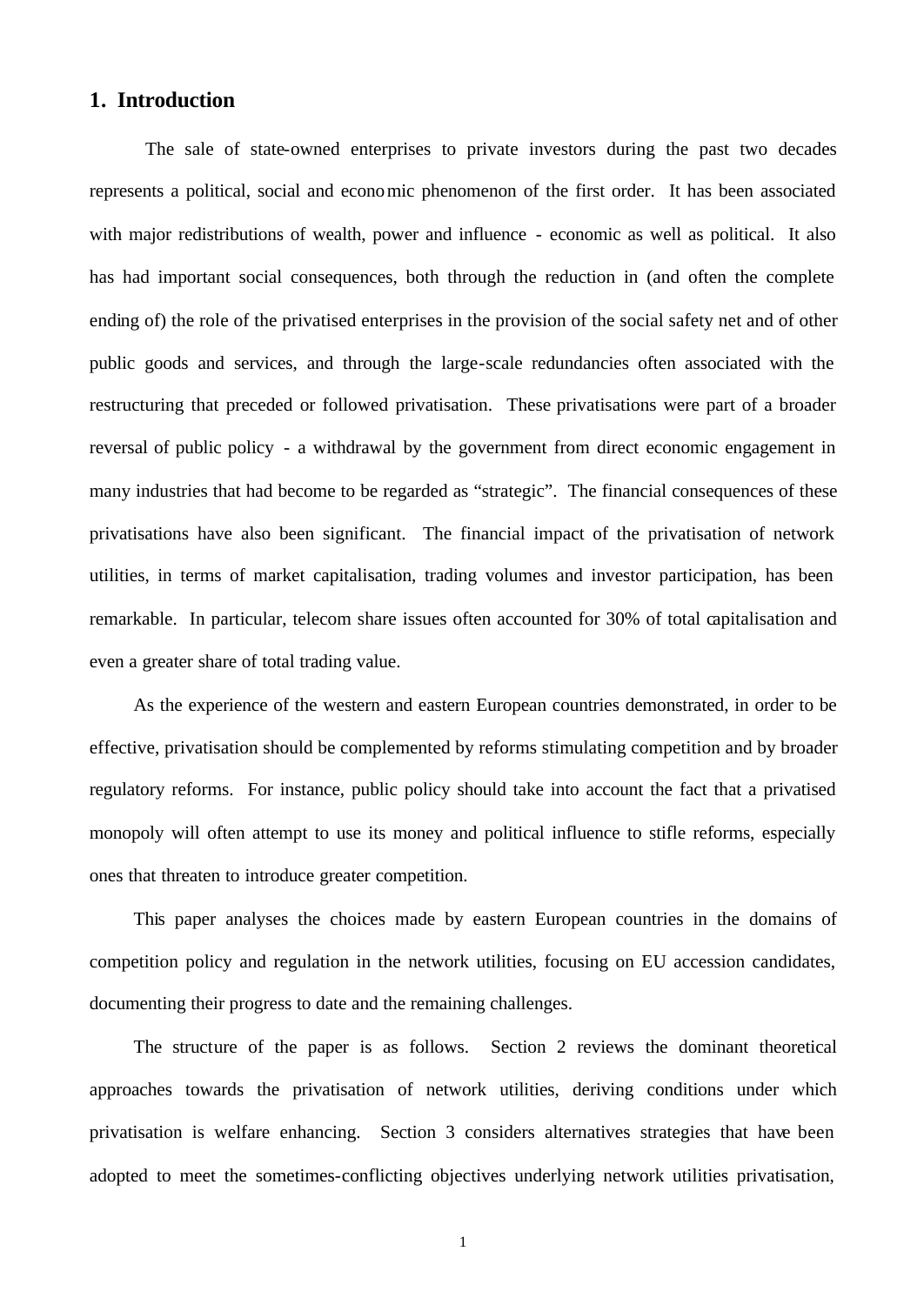with a focus on the EU accession countries belonging to Eastern Europe. Section 4 provides some empirical evidence on the impact of privatisation at the sectoral and economy-wide levels. Section 5 considers the privatisation process in a broader policy framework, where the other network industries reforms -- including the introduction of competition and of an effective legal and regulatory framework -- interact and affect the privatisation process itself. Section 6 concludes.

## **2. Privatisation of network utilities: the theoretical approach**

Full privatisation of network utilities implies that the state withdraws from the direct economic engagement involved in public ownership. The state can, of course, remain involved with the industry as regulator. The government's complete withdrawal, as owner and regulator, is appropriate if and only if unregulated markets and/or private bargaining bring about socially desirable results. As the utility markets in question often are, to varying degrees, natural monopolies, the Smithian invisible hand of competition is unlikely to lead decentralised, uncoordinated private action to efficient allocations. Instead the Coasian invisible mediator/arbitrator of sequential bilateral or multilateral negotiation would have to be invoked. Apart from the microeconomic efficiency arguments for privatisation, there is often a public finance rationale. Privatisation revenues can be a superior means of raising government revenues from taxation or borrowing (deferred taxation). This is likely to be the case if the present value of current and future profits under private ownership and management exceeds that under public ownership and management. Below we incorporate all relevant dimensions of the privatisation decision to evaluate them through the simple arithmetic of cost-benefit analysis.

Let *n* be the period growth rate of real GDP, *r* the period real interest rate and  $\tilde{r} - \tilde{n}$  the '*permanent* discount rate net of the *permanent* growth rate'.<sup>1</sup> For any flow variable, such as consumer surplus as a share of GDP,  $s$ , its permanent value,  $\tilde{s}$ , is that constant value of the variable

$$
\hat{r}(t) - \hat{n}(t) \equiv \left( \int_t^{\infty} e^{-\int_t^v [r(u) - n(u)] du} dv \right)^{-1}.
$$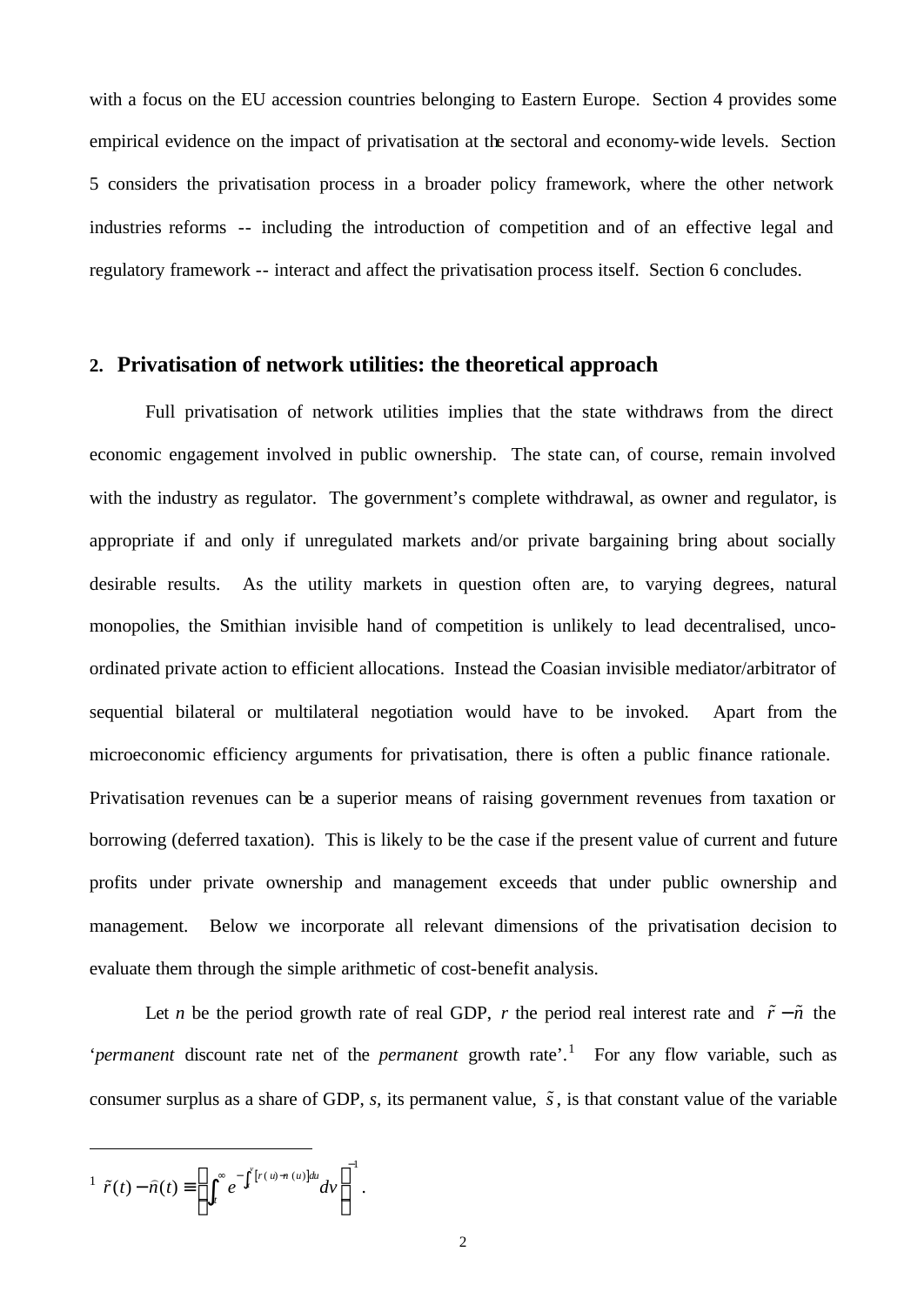whose present discounted value over an infinite horizon is the same as the present discounted value of the actual variable.<sup>2</sup> The present discounted value of any infinite sequence of a flow variable, say consumer surplus, s, is denoted *S*. Note that this present value can be written as  $S = \frac{\tilde{s}}{s}$  $\tilde{r}-\tilde{n}$ ≡ −  $\tilde{s}$  $\tilde{r}-\tilde{n}$ . The change in *W,* the net present value of social welfare due to privatisation can then be decomposed as a weighted average of the net present value of the change in consumer surplus, Δ*S* , the net present value of the change in producer surplus, as captured by the profits of privatised enterprises, ΔΠ , and the net present value of the resources transferred to the government (the reduction in *D*, the net present value of the government financial deficit):  $3$ 

$$
\Delta W = \Delta S + (1 + f)\Delta \Pi - (I - f)\Delta D \tag{1}
$$

The weight attached to profits (the shadow price of profits),  $1 + f$ , may be greater than *1* if the shadow price of resources in the corporate sector exceeds the shadow price of resources in the household sector. This will be the case if the social rate of return to additional business investment exceeds the social opportunity cost of reduced household consumption. The weight attached to additional resources for the government,  $I+I$ , will be greater than *I* if taxes are distortionary, in which case it is also likely that the shadow price of government resources exceeds the shadow price of private corporate resources (*l ³ f)* . 4

Hereafter, the superscripts *p* and *g* refer respectively to the valuation under private ownership and under public ownership and *t* is the corporate income tax rate. Let *A* denote the price for which the public enterprise is sold. Since  $\Delta D \equiv \prod^g - t \prod^p -P$ , the change in social welfare given in (1) can also be written as the difference between the social value generated by the

<sup>2</sup> That is,  $\tilde{s}(t) \equiv \int_0^\infty e^{-\int_t^t [r(u)\pi(u)]du} dv$   $\int_0^\infty e^{-\int_t^t [r(u)\pi(u)]du} s(v) dv = [\tilde{r}(t) - \tilde{n}(t)] \int_0^\infty e^{-\int_t^t [r(u) - r(u)]du} dv$  $\mathcal{L}(t) \equiv \left( \int_0^\infty e^{-\int_t^v [r(u)\cdot n(u)]du} dv \right)^{-1} \int_0^\infty e^{-\int_t^v [r(u)\cdot n(u)]du} s(v) dv = \left[ \tilde{r}(t) - \tilde{n}(t) \right]_0^\infty e^{-\int_t^v [r(u)\cdot n(u)]du} s(v)$ *v v v*  $\int_{t}^{t} [r(u) - n(u)]du$ <sub>*dy*</sub>  $\int_{t}^{\infty} \int_{t}^{t} [r(u) - n(u)]du$ <sub>**g**(y)</sub> $\int_{t}^{t} \int_{t}^{u} (r(u) - n(u))du$ <sub>*g*</sub> $\int_{t}^{u} [r(u) - n(u)]du$ *t t t s t e dv e s v dv r t n t e s v dv*  $\tilde{s}(t) \equiv \left(\int_t^{\infty} e^{-\int_t^v [r(u)\cdot n(u)]du} dv\right)^{-1} \int_t^{\infty} e^{-\int_t^v [r(u)\cdot n(u)]du} s(v) dv = [\tilde{r}(t) - \tilde{n}(t)] \int_t^{\infty} e^{-\int_t^v [r(u) - \tilde{n}(u)]du} s(v) dv.$  $\Delta S = \frac{\Delta \tilde{S}}{Z}$  $\tilde{r}-\tilde{n}$  $\Delta S = \frac{\Delta}{\Delta S}$  $\frac{\Delta \tilde{s}}{\tilde{r}-\tilde{n}}$ ,  $\tilde{r}-\tilde{n}$  $\Delta \Pi = \frac{\Delta \hat{p}}{p}$ −  $\tilde{\mathbf{z}}$  $\tilde{r}-\tilde{n}$ and  $\Delta D = \frac{\Delta d}{\Delta}$  $\tilde{r}-\tilde{n}$  $\Delta D = \frac{\Delta}{\sigma}$ −  $\tilde{l}$  $\tilde{r}-\tilde{n}$ . Note that we assume that privatisation does not affect

the discount rates and economy-wide growth rates.

<sup>&</sup>lt;sup>4</sup> This analysis implicitly assumes privatisation implies the establishment of a long-term commitment between owners and privatised companies, or the existence of efficient secondary markets for corporate ownership and control**.**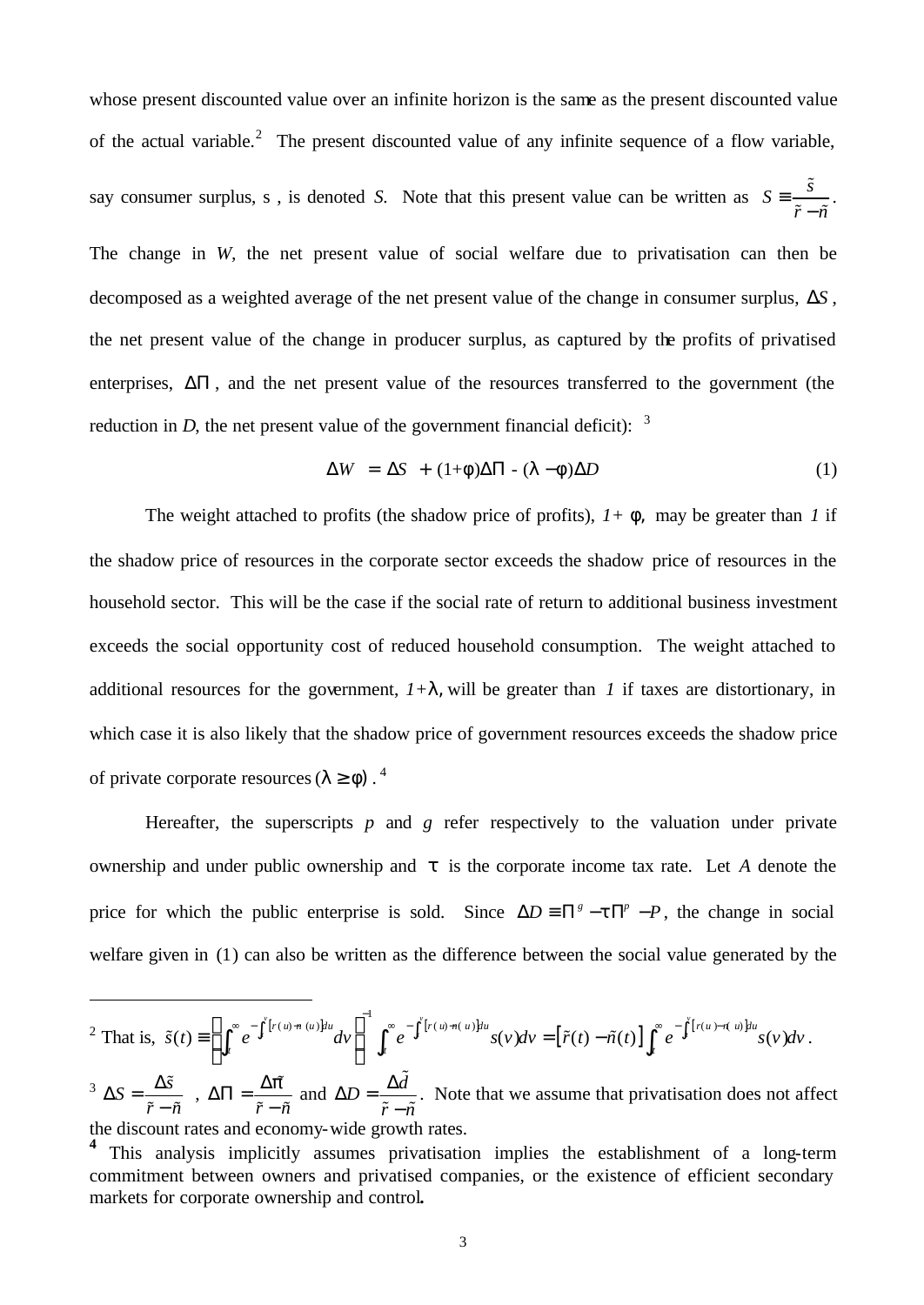firm that is being considered for privatisation when it is operated in the private  $(V^p)$  or in the public  $(V^g)$  sector, plus the social value of the transfer of the privatization revenues from the private to the public sector - the price for which the enterprise is sold, *A* times the difference between the shadow price of public and private funds,  $\mathbf{l} - \mathbf{f}$ .

$$
\Delta W = V^p - V^s + (I - f)A \tag{2}
$$

where

$$
V^{p} = S^{p} + (1 + \mathbf{f})(1 - \mathbf{t})\Pi^{p} + (1 + \mathbf{I})\mathbf{t}\Pi^{p}
$$
\n(3)

and

$$
V^g = S^g + (1+I)\Pi^g \tag{4}
$$

Let  $A^g$  denote the minimum issue price above which the government should be willing to sell the enterprise (the lowest price for which the change in social welfare is positive):

$$
A^s = (V^s - V^p) / (I - f) \tag{5}
$$

Also, let  $A^p$  be the maximum issue price above which no investor would be willing to make an offer. This is given by the present value of net (after-tax) expected profits:

$$
A^p \equiv \Pi^p (1 - t) \tag{6}
$$

Privatisation will go ahead if the issue price is within the range set by  $A^p$  and  $A^g$ 

$$
A^p \ge A \ge A^s \tag{7}
$$

The analysis implies that, different from the usual claim that privatisation will (or should) reduce pressure on the budget, welfare-enhancing privatisation may increase or reduce budgetary pressures. There are cases in which the government might want to subsidise the privatisation, because of the enhancement in the efficiency with which the privatised assets will be managed.**<sup>6</sup>**

<sup>&</sup>lt;sup>5</sup> Note that  $\Delta D \equiv -(P + t \Pi^p - \Pi^g)$ 

**<sup>6</sup>** A higher issue price *A* improves social welfare if and only if the incremental social cost of government funds is greater than the shadow price of private profits (that is,  $\mathbf{l} > \mathbf{f}$ ). When the cost of social funds is equal to the weight on profits  $(I - f)$  and  $V^p > V^s$ , privatisation should go ahead regardless of the issue price that can be obtained. Finally, if *l* is less than *f*, the government should pay the private sector for the privatisation to go ahead.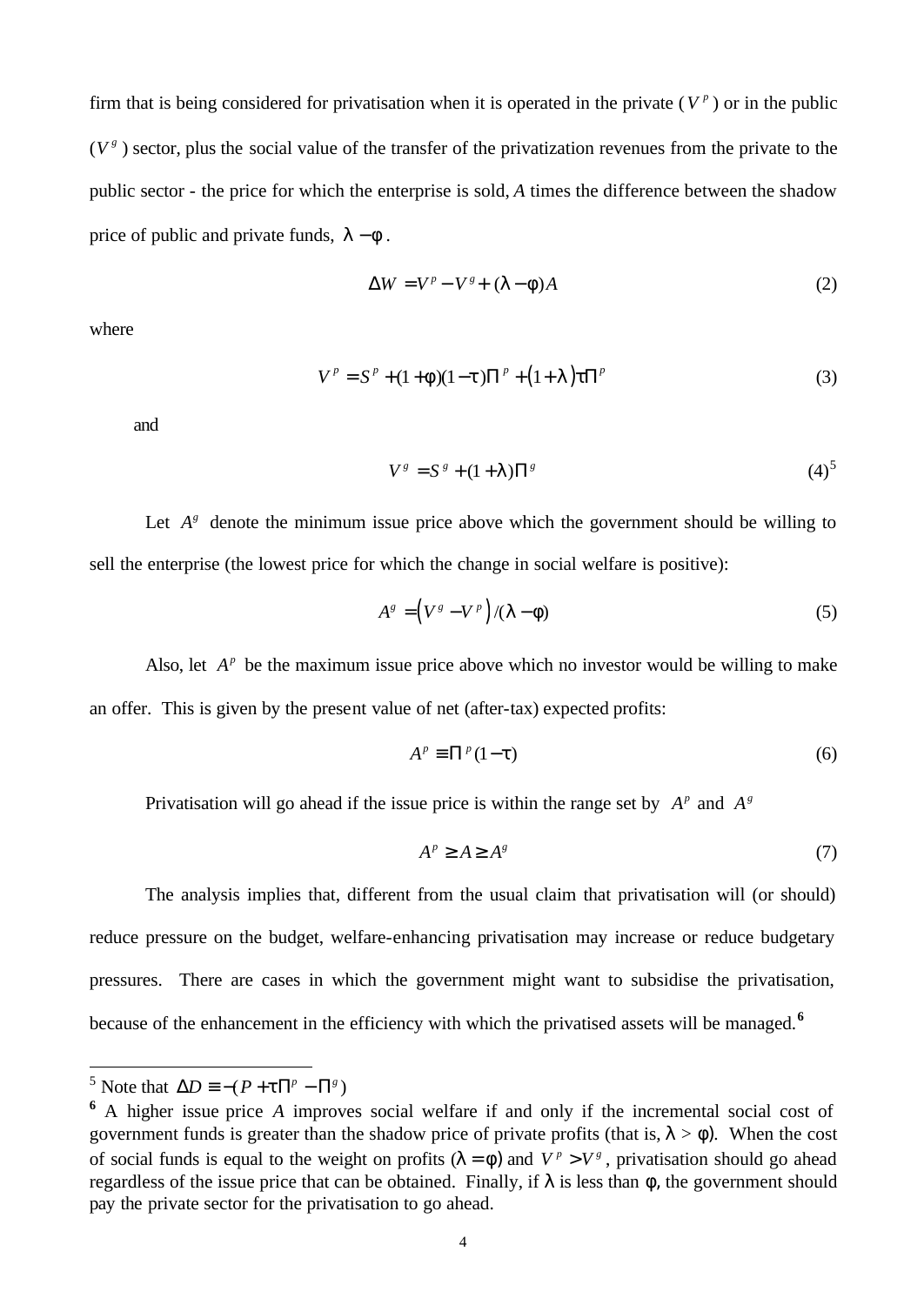If the government sells at a price equal to the value of the enterprise according to the calculation of the private sector (that is,  $A^p$  as given in equation (6)), the government would appropriate the entire increase in net present value of the expected increase in profits brought about by the privatisation. **<sup>7</sup>** Since equation (2) can be rewritten as:

$$
\Delta W = S^{p} - S^{g} + (1+I)(\Pi^{p} - \Pi^{g}) + (f - I)\left((1-t)\Pi^{p} - A\right)
$$
\n(8)

the social net benefit of the privatisation is given by

$$
\Delta W = S^{p} - S^{g} + (1+I)(\Pi^{p} - \Pi^{g}) + (f - I)\left(A^{p} - A\right)
$$
\n(9)

The value of the private sector's evaluation of the public enterprise  $A^p$  depends on several factors, including its level of technology and efficiency. Increasing the number of potential buyers (for instance by also permitting foreign investors to bid) will increase the price at which stateowned-assets can be sold (and the budget revenue) which, for instance, under a second price auction is equal to the evaluation of the second-most efficient firm bidding (assuming the second-most efficient bidder offers the second-highest price).

For many utilities, privatisation is likely to result in higher prices for consumers. Apart from government revenue considerations, social welfare is improved if privatisation increases productive efficiency and as a consequence the increase in the net present value of the expected profits outweigh the net present value of the expected reduction in consumer surplus that will occur if the privatised utility raises its tariffs. That is, if  $(1 + I)(\Pi^p - \Pi^s) > -(S^p - S^s)$ .

Further complications may arise depending on the underlying market structure in which the public enterprise was operating. If the public enterprise was operating in a competitive market, consumer surplus does not change as a result of privatisation, but profits will increase if average costs are reduced and output increased. Let *t* denote the tariff of price of the output of the utility, *c* the average cost and *q* the quantity produced and sold. The change in period consumer plus producer surplus can be written as  $(t^p - c^p)q^p - (t^g - c^g)q^g = (t^p - c^p)\Delta q + q^g\Delta(t - c)$ .

<sup>&</sup>lt;sup>7</sup> When the issue price is lower, there is a loss in social welfare due to the transfer from the government budget to the private sector given by  $(I - f)(A^p - A)$  as shown in equation (8).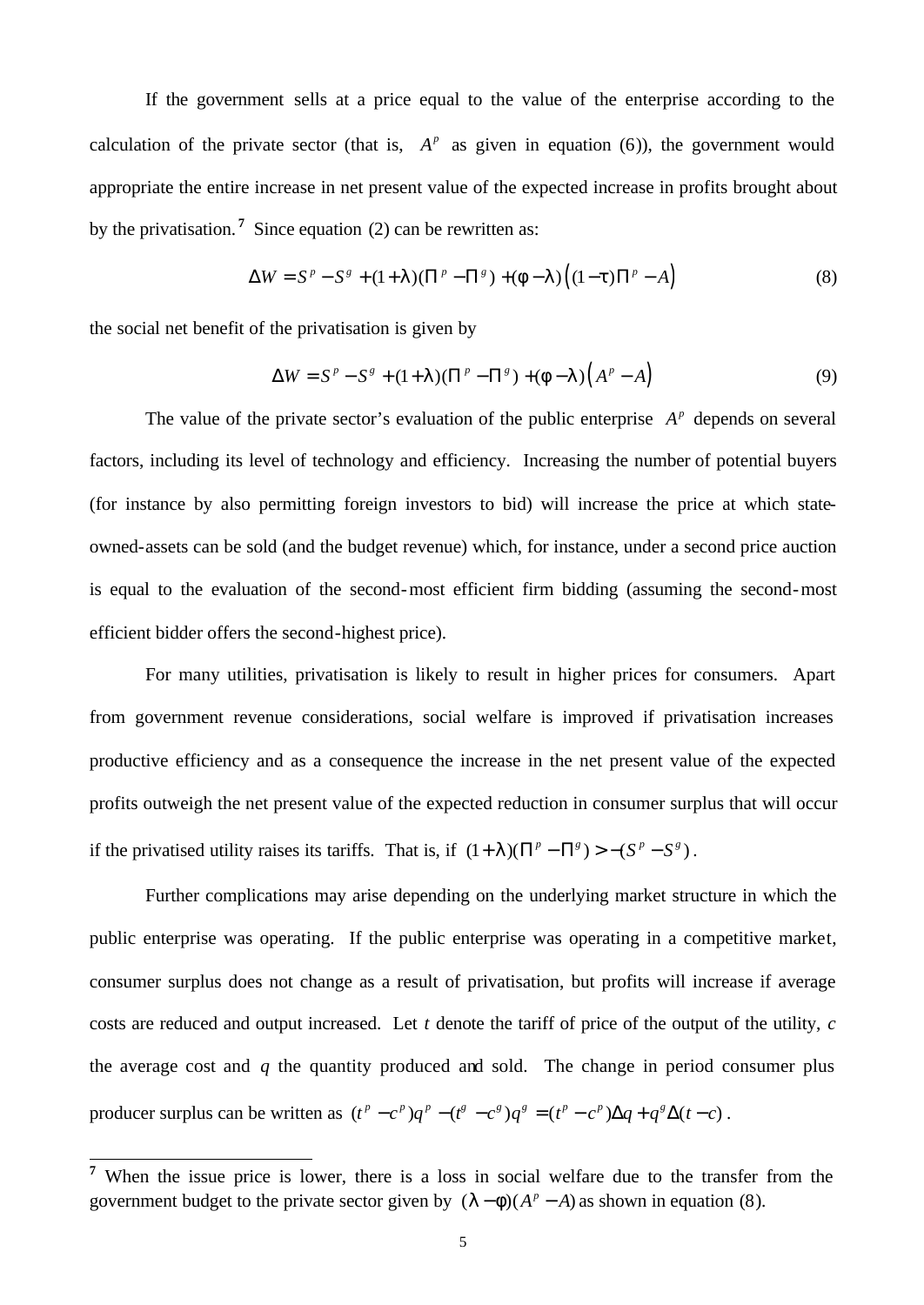When the market is competitive and the price does not change as a result of privatisation, this simplifies to  $(t^p - c^p)\Delta q - q^s \Delta c$  and the change in social welfare resulting from privatisation is given by:

$$
\Delta W = (1+I)\left(-\tilde{q}^s \Delta \tilde{c} + (\tilde{t} - \tilde{c}^p)\Delta \tilde{q}\right) / (\tilde{r} - \tilde{n}) + (f - I)(A^p - A) \tag{10}
$$

If the pre-privatisation public monopoly had been maximising social welfare, taking into account externalities that characterise network public utilities, privatisation could bring about allocative inefficiencies (if regulation does not ensure the continued internalisation of these externalities under private ownership and operation) and could even lead to a net reduction in social welfare.**<sup>8</sup>**

Additional complications can arise in the presence of distortionary taxes. In this case, variations in public sector privatisation revenue will affect social welfare. Under an oligopolistic market structure, the behaviour of the privatised enterprises might also affect the profit (and other activities) of other (private and public) enterprises, which may have further implications for the government budget.**<sup>9</sup>**

The quality of the good/service can change and affect the allocative efficiency of the industry; e.g. in many cases privatisation aims to raise service quality to the levels of advanced market economies. The overall impact of privatisation (and the associated regulation) in terms of social welfare depends on the extent to which average costs are reduced, output is brought closer to the social optimal level (allowing for network and environmental externalities), quality is enhanced and affordability objectives are met.**<sup>10</sup>**

Interesting issues arise when an output is an intermediate good used as input in other productive processes, as tends to be the case in the vertically integrated structures that characterise

**<sup>8</sup>** Especially in transition economies prices often do not reflect production costs and crosssubsidisation for social and/or political reasons is common.

<sup>&</sup>lt;sup>9</sup> A number of studies examined the differential impact of competition in terms of allocative efficiency on public and private ownership in a Stackelberg duopoly framework. See among others, De Fraja ad DelBono (1986).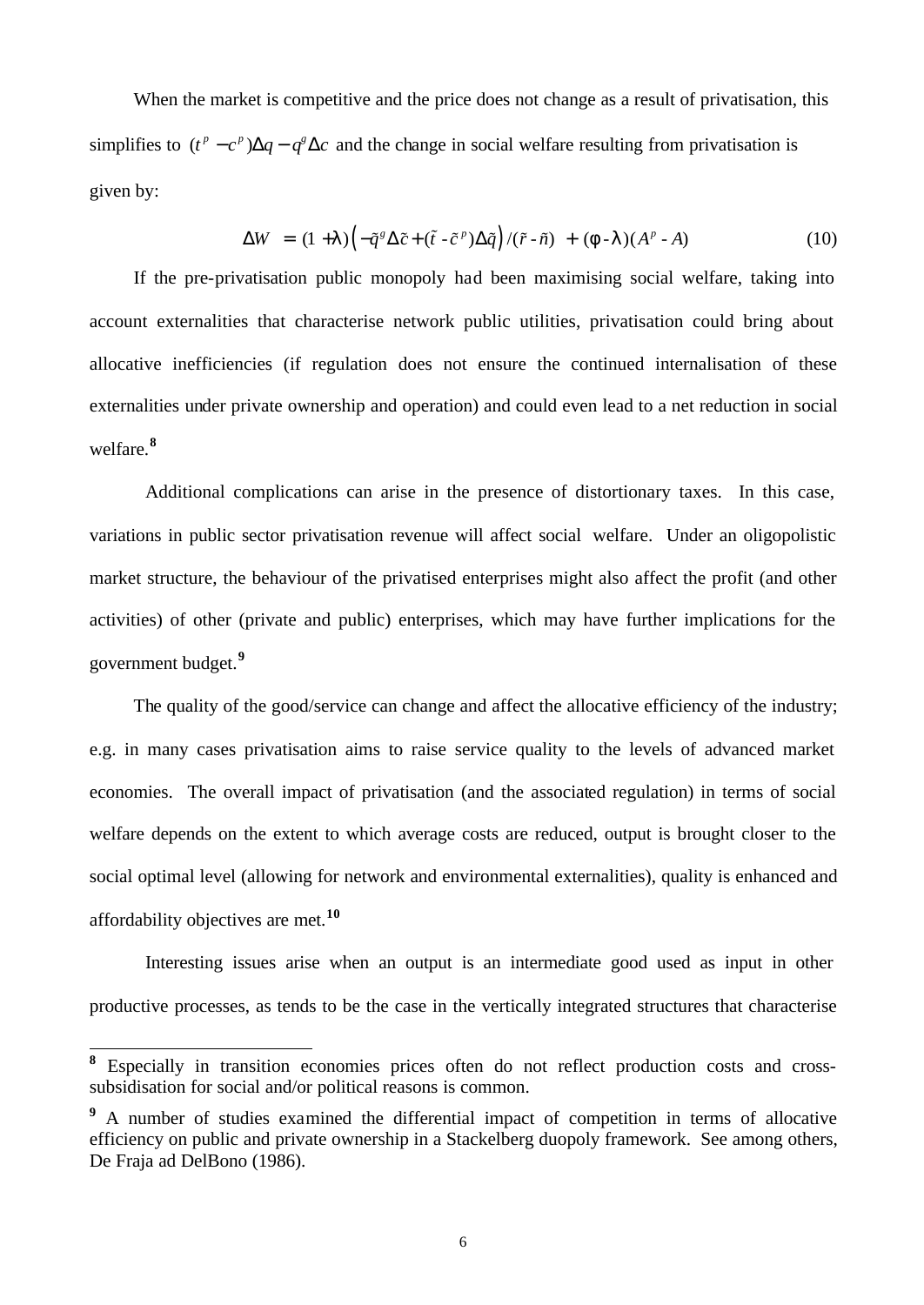the initial conditions of the to be privatised network industries. Here the government should decide whether to privatise the entire vertically integrated sector to one investor. By offering the industry for sale as a single vertically integrated unit, the maximum achievable sale price is likely to be higher, both for good reasons (economies of scale and scope) and for bad reasons (greater monopoly and monopsony power in the market for outputs and inputs respectively if the national monopoly did not encounter effective competition in the world market).<sup>11</sup> However, there may be fewer potential investors capable of managing a vertically integrated industry (or of profitably unbundling the industry following the initial privatisation as a vertically integrated unit), and the process of negotiating an attractive sale price for the government may be more complicated.

When privatisation aims to enhance competition throughout the sector, it requires vertical disintegration and specialisation in certain parts of the supply chain, i.e. production, distribution, trade and special services. With more potential investors for the smaller sub-units, more aggressively competitive bidding could generate a higher total sales revenue. Other advantages of such an unbundling process would be enhanced transparency, identification of where regulation and subsidies are required, and lower prices, enhanced innovation and service improvements for consumers due to competitive pressures.<sup>12</sup> We will examine these issues in more detail when we consider the interaction between privatisation and competition in Section 5.

For network public utilities, regulation is normally recommended as, at least, an intermediate step in the move from government control to the governance of markets, since the state was originally acting both as an owner and a regulator. Effective regulation should establish a

**<sup>10</sup>** An additional policy issue to be explored is whether to regulate before or after privatisation and the choice of the exclusivity period and terms.

**<sup>11</sup>** There are additional considerations that play a role, such as the presence of synergies between the other assets of the investor and of the public sector. Whereas some synergies (which make for higher values of  $V^g$  and  $A^g$ ) can be lost after privatization, new private or public synergies can arise, increasing respectively the values of  $A^p$  and  $V^p$ .

<sup>&</sup>lt;sup>12</sup> In the European Union more than 50% of utility companies are being exposed to competition, allowing customers to choose alternative suppliers. In the electricity market Germany, the UK, Norway, Sweden and Finland are fully open to competition. In 1999 German prices decreased by 40%.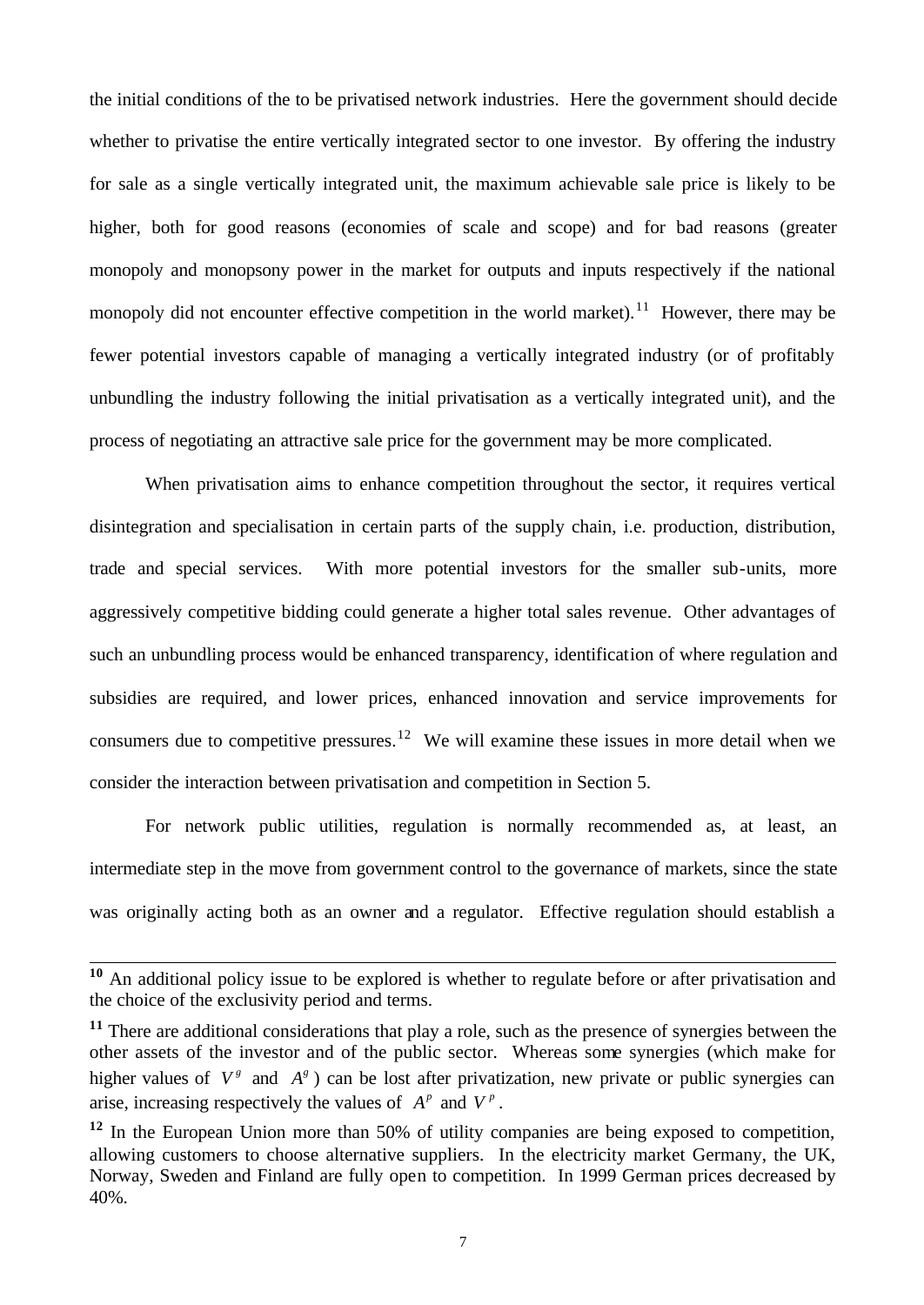situation in which the outcome that is socially optimal also generates the highest profit for the firm, so that the firm is provided with the right incentives to choose it voluntarily. Regulation affects the expectation of future profits (and hence the social value of the enterprise given privatisation,  $V^p$ , and (if there is regulation also under public ownership public and private value of the enterprise) given continued public ownership,  $V^g$ . Network industries are typically capital intensive and the needed investment is sector specific, that is, it cannot easily re-allocated and can be viewed as 'sunk'. As a consequence, a fair return on capital is guaranteed only if the private investment plan for the utility is successfully implemented over sufficiently long time horizons that permit the private owner to recoup the sunk investment. This requires as a precondition the existence of a stable regulatory framework. The investor makes its decisions based on the announced regulatory policy and its credibility. Insecurity, lack of transparency and predictability represent critical problems that could potentially deter investment. A regulatory risk premium is required in order to attract private finance into the sector.**<sup>13</sup>** This can be very harmful for the whole economic system, since network industries are crucial for economic growth.

However, price regulation of a fully privatised firm is different in spirit from price regulation of a public enterprise. In the public firm pricing and profitability are directly relevant for the government budget. They determine the government's revenue from the firm, though the financial deficit (surplus), which must be covered by taxes or by public debt issuance. In other words, pricing relates to the opportunity cost of the activities of the public firm. In the case of regulated private ownership (without transfers to cover fixed costs)**<sup>14</sup>** the price constraint refers only to the protection of consumers against monopolistic exploitation. **<sup>15</sup>**

Hence, there is also a connection between (post-privatisation) price regulation and the

**<sup>13</sup>** In transition economies the importance of legal and institutional framework has been often underestimated. Even in the advanced transition countries (those anticipating early EU accession), the appropriate legislative and regulatory framework, as well as the institutions to implement it, are not always in place.

<sup>&</sup>lt;sup>14</sup> In the presence of transfers, the value of  $\lambda$  is exogenous, whereas in the absence of transfers a participation constraint (implying non negative profits) must be added.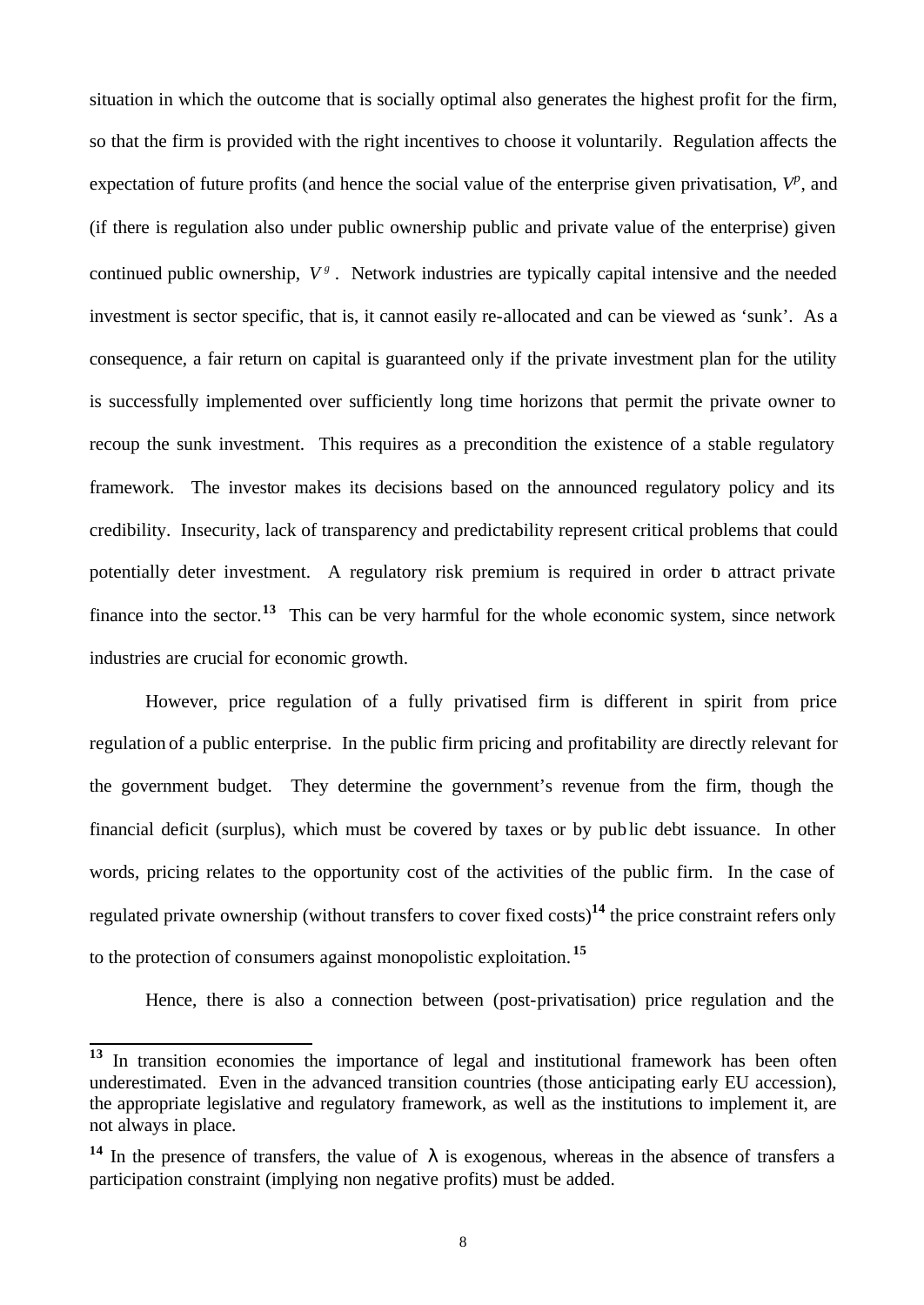magnitude of the privatisation revenues the government can expect to obtain. Lower privatisation revenues must be expected if a strong, independent regulator is being planned for the privatised industry. Likewise, expectations about the future tax regime for the profits earned by the privatised utility will affect the privatisation price. Since governments cannot credibly commit themselves not to use the future profits tax instrument, this will limit the amount of privatisation revenue that can be obtained 'up front'.

This brief introduction to the cost-benefit analysis of network utility privatisation suggests that public ownership can be preferred to private ownership only under a restricted set of conditions.

For competitive industries free of significant market failures, both the theoretical and empirical evidence support the conclusion that private ownership is more efficient than public ownership. In industries with market power and/or market failures, such as network utilities, irrespective of ownership incentive for efficiency, the efficiency of the industries' performance depends crucially on the regimes of competition and regulation in which the industries operate. This is true whether the industries are publicly owned or whether they are privately owned. Of course, this does not imply that ownership does not matter – only that ownership, competitive and regulatory regime have to be considered jointly in determining the optimal configuration for any particular network utility.

Even for so-called advanced market economies the process of privatisation in many cases took place only recently (and in a number of important cases still has not even begun). Everywhere it has been a challenging process closely linked with the establishment of regulatory agencies to implement the newly adopted legal and regulatory reforms.**<sup>16</sup>** Privatisation has proved to be even

<sup>&</sup>lt;sup>15</sup> Under both public and private ownership, affordability issues beset the pricing rule.

**<sup>16</sup>** Only at the end of last century these industries ceased to be considered natural monopolies, and accordingly they were privatised and exclusive rights were abolished. Privatisation, liberalisation and globalisation caused deep changes in the organisation along horizontal and vertical lines. Global markets for these industries require operating on a global scale. Typically this involves mergers and take-overs, leading to an equilibrium with a small number of internationally operating firms.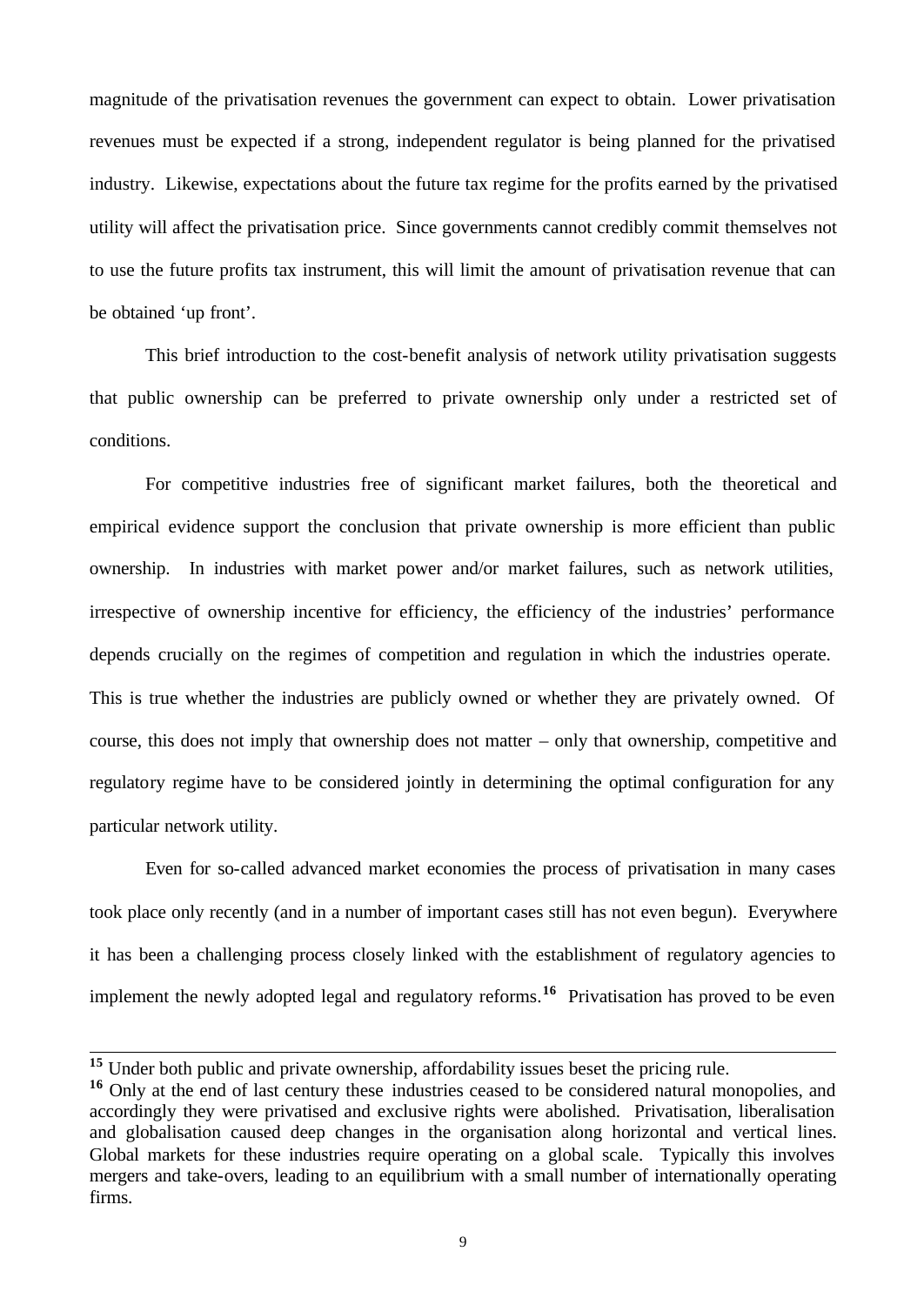more difficult in transition economies, requiring the creation of newly legislation and regulatory framework, sometimes from scratch.

The main arguments against privatisation are based upon the presence of market power, externalities, regulatory problems, public interest considerations and public choice complications. A publicly owned industry run by benevolent, credible, well-informed and competent managers could fully take into account externalities and optimise social welfare. The words 'benevolent', 'credible' (that is, capable of commitment), 'well-informed' and 'competent' serve as warnings as to the likely magnitude of the gap between ideal and reality. The alternative of private ownership with regulation and Pigovian taxes and subsidies raises similar issues about the motivation, informedness and competence of the private managers, the public regulator and the politicians and officials determining and administrating taxes and subsidies.

Public ownership (or public funding of certain goods and services) can be called for on efficiency as well as on equity grounds, when there is significant non-rivalness in use and there are high marginal excludability costs. Public ownership as well as public management and provision are called for when direct public control is necessary for effective delivery. This will be the case when the pursuit of profitability is at odds with a broader view of the public interest (as in the case of defence and law and order) or when the cost of monitoring cost-efficient management are very high (as in the case of decommissioning obsolete nuclear plants). State ownership may at times be the most efficient means of providing subsidies to promote the public interest when socially valuable businesses are making losses (e.g. the case of rural postal offices, and other agencies providing 'universal access' services deemed to be of high social value.

How exactly does ownership matter for performance? First, there is a change in the objective(s) of the firm and in the structure of principal(s)-agent(s) relationships determining its governance structure; private managers acting as agents for the shareholders in the case of privately owned firms; public managers acting as agents (probably at more than one remove) for heir ultimate principals, the citizens and voters of the polity, in the case of a publicly owned firm. Second, there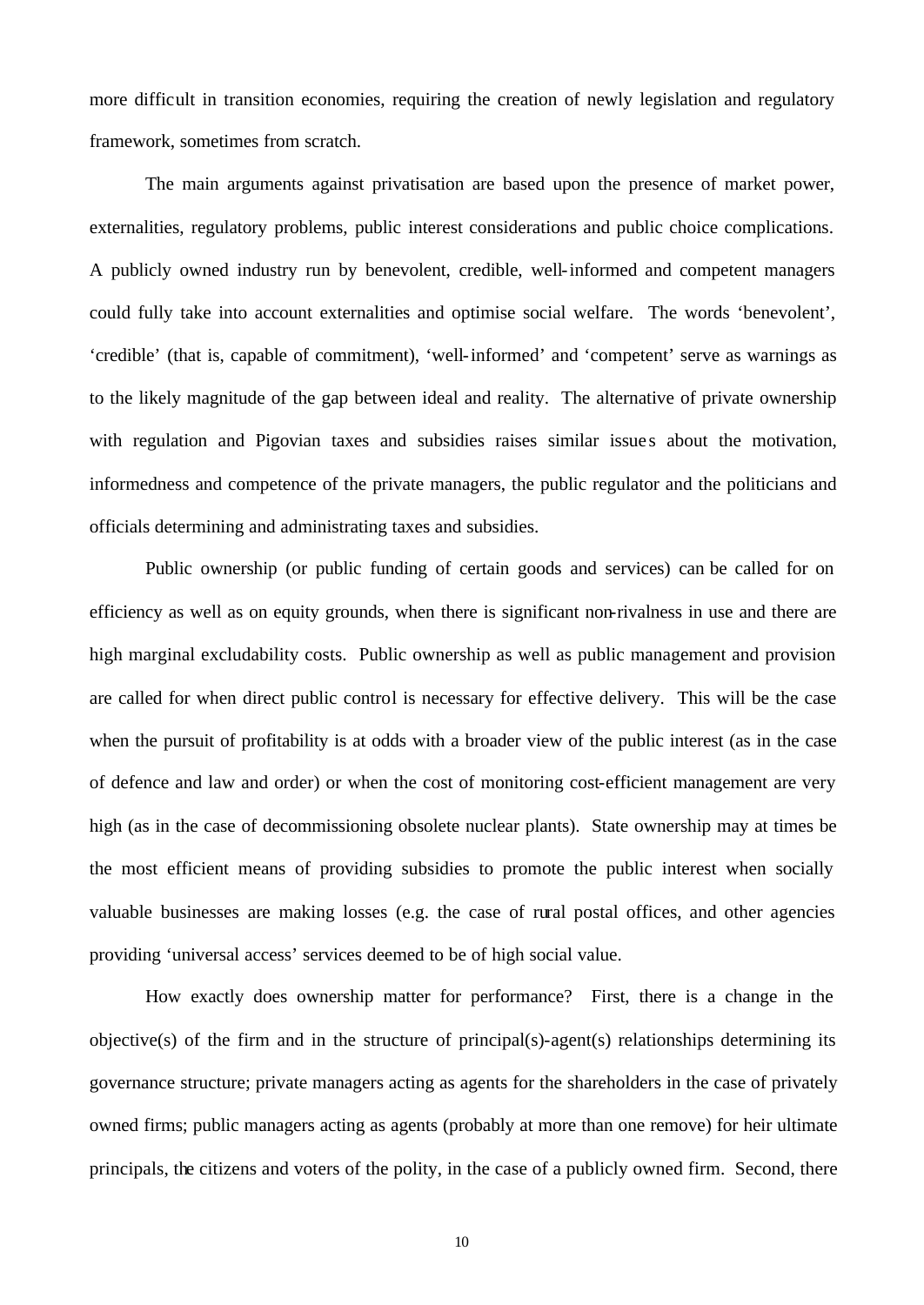is a change in the arrangement for monitoring the performance of management (meeting the requirements of the capital markets and shareholder annual meetings and facing threats of takeover and bankruptcy).

Three main approaches have been used by the economic literature to compare public and private ownership and to assess the desirability of (alternative types of) privatisation. One set of theories argues that differences in ownership, property rights and corporate governance legal settings do not have a major impact on efficiency and that instead competition is the primary determinant of enterprise performance. A second line of literature emphasises the differences in the objective functions of public and private enterprises, highlighting that state-owned enterprises (SOEs) are likely to be less efficient than private firms, because they tend to be used for purposes other than maximising social welfare. A final approach focuses on the different abilities of public and private enterprises to address problems of corporate governance that ultimately affect their performance.

A number of studies examined the differential impact of competition in terms of allocative efficiency on public and private ownership in a duopoly framework. There is also an extensive literature on the incentive and informational effects of competition. The conclusion of these studies is that competition affect SOE behaviour and private enterprises in a similar way. The issue that remains to be tackled is whether SOEs perform as well as private firms.**<sup>17</sup>**

Overall, the degree to which market structure influences efficiency depends on the relative vulnerability of public and private firm to political interference and the degree of success in creating effective corporate governance. Boycko, Shleifer and Vishny (1996) argued that even in fully competitive market structures, SOEs would be inefficient because politicians force them to pursue political goals, such as over-employment.<sup>18</sup> According to Boardman and Vining (1992) the market

 $\bf 17$ **<sup>17</sup>** Privatisation can increase efficiency and provide effective restructuring if the government has no longer incentives to provide subsidies. On information issues, see also Holmstrom (1982).

**<sup>18</sup>** SOEs have been blamed for efficiency losses due to misallocation of resources, the exploitation of monopoly power and their tendency of over-production aimed at maximising employment for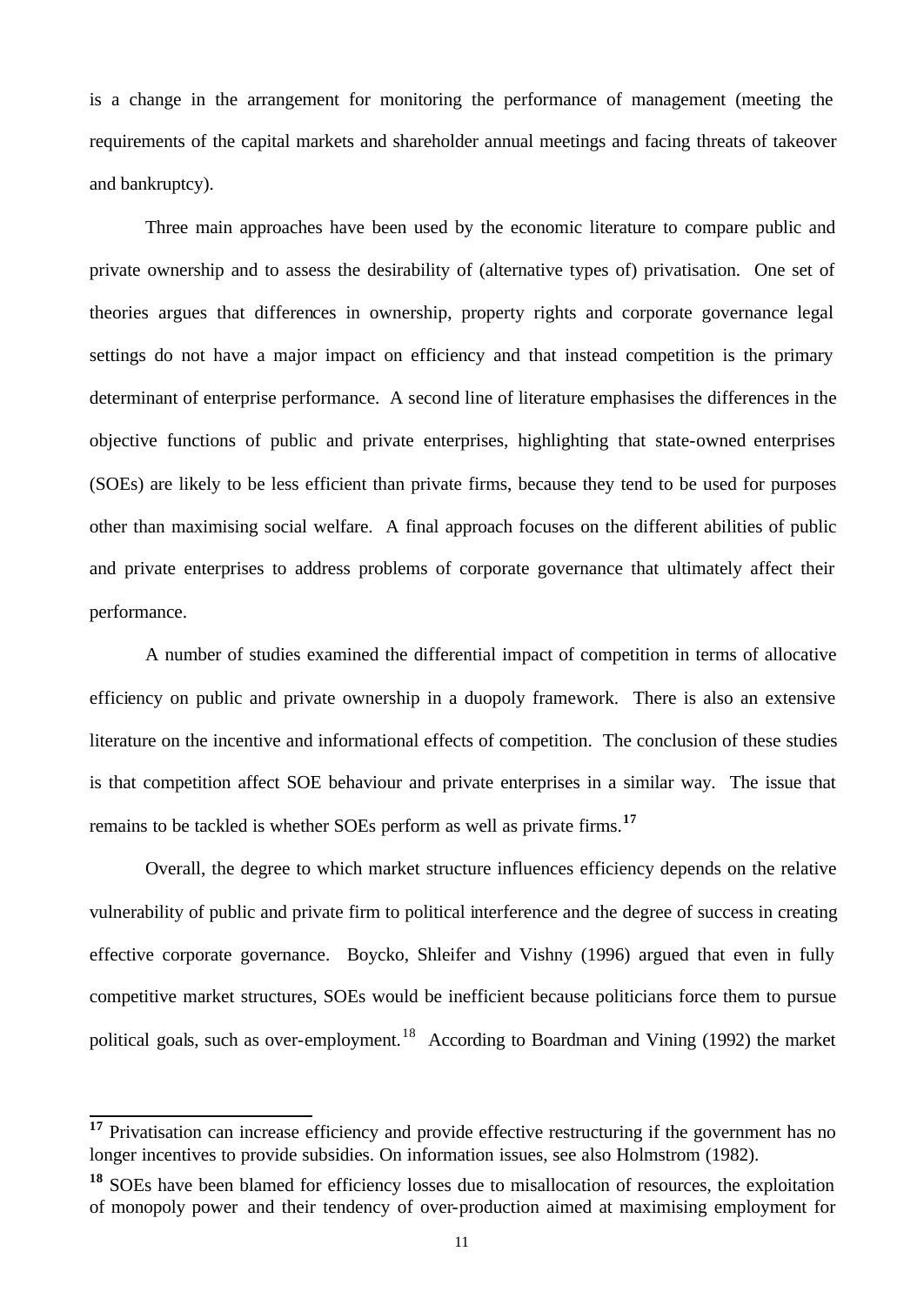for public managers is distorted and SOEs are not exposed to the threats of takeovers. Sappington and Sidak (1999) extended the analysis emphasising SOEs' incentives to engage in anticompetitive behaviour, so that competition can hamper rather than improving market performance.

On the other hand, Sappington and Stiglitz (1987) argue that public ownership reduces the cost of government involvement in markets and that such involvement is beneficial in addressing market failures. However, it is controversial that public ownership is the best solution to market failure, since these can be solved through other interventions/measures and governments tend to use public ownership to address distributional concerns, even at significant costs to efficiency.<sup>19</sup> Governments may attach more weight to consumer surplus rather than producer surplus because consumers have more voting power, or because transfers to low income consumers are deemed politically desirable for other reasons. Against this, governments and political parties rely on donations to fund their activities, and enterprises may be easier sources of political contributions than private individuals. Privatisation programs can also enhance efficiency through the reduction of government interference, the exposure to market discipline, the development of capital markets and the promotion of widen share ownership. These objectives have been only partially achieved, due to trade-offs with revenue maximization and political and social compromises.**<sup>20</sup>**

In many cases the privatisation of "strategic companies", enjoying a monopolistic position or playing a key economic role, such as firms operating in telecommunications, media, postal services, public transport, airport administration and air traffic control, the energy sector, gas and oil industry (as well as financial institutions) has proven to be difficult. There are several reasons why

political reasons, however, Megginson et al. (1994) showed increases in firm's post-privatisation employment levels.

<sup>&</sup>lt;sup>19</sup> Hart, Schleifer and Vishny (1997), Schleifer (1998) using a contractual framework conclude that when contract are incomplete public ownership is preferred to private ownership only when quality is not contractible and cost cutting will lower quality.

 $20$  For recent theoretical models that incorporates the costs and benefits of privatisation cf. Errunza and Mazumdar (2001), and previous papers by Cornelli and Li (1997) that examined the trade-off between revenue maximization and economic efficiency. Megginson and Netter (2001) present some empirical evidence that privately-owned firms outperform SOEs and divested firms' financial performance improved considerably.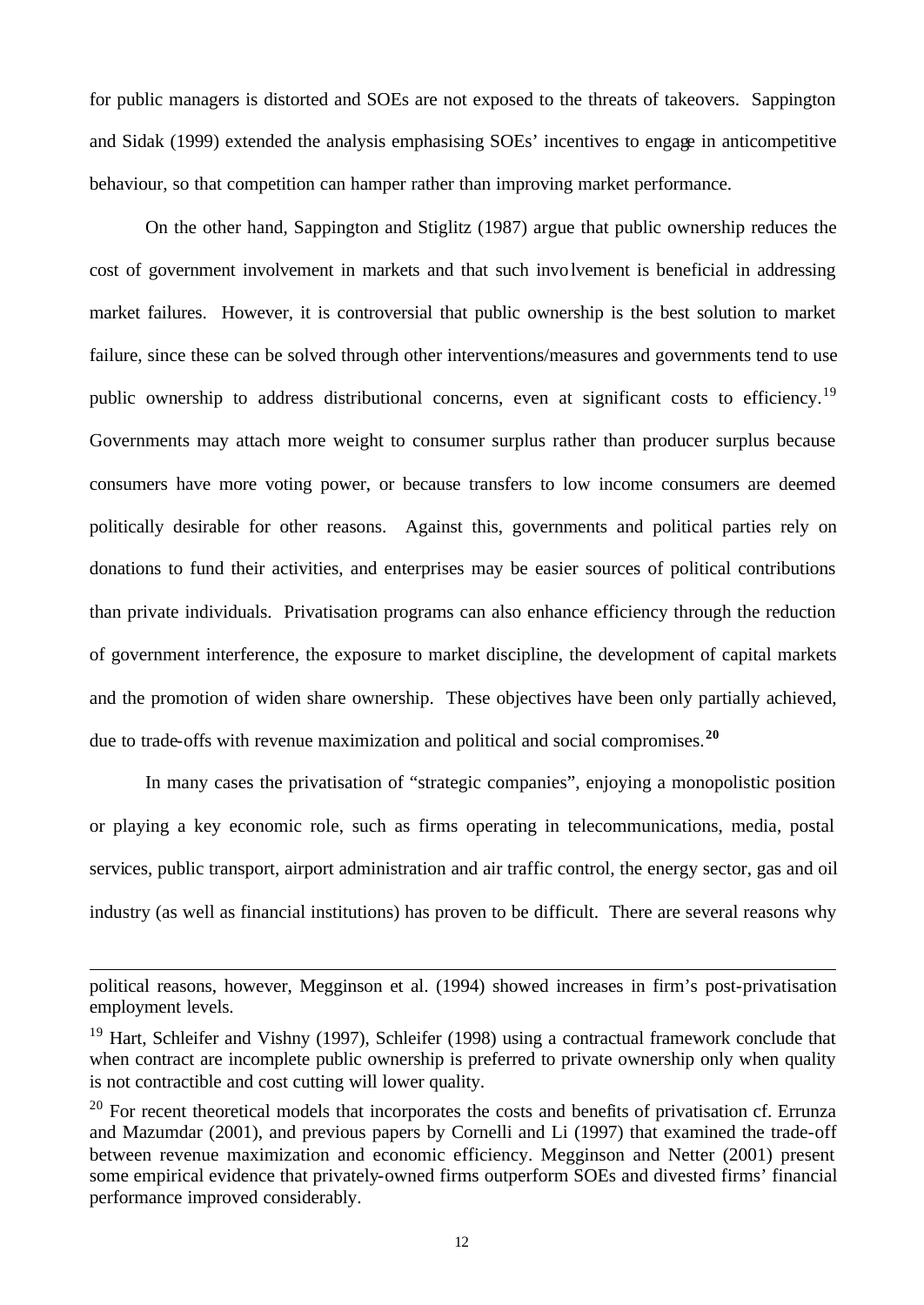such assets have been kept in public ownership, including political parties' interests and management opposition. Finally, the opposition might come from the governmental bodies (at central, state and local levels) and other players involved in the privatisation process (and regulation of network industries) that might have different interest and views on the privatisation process or methods.

The third approach on corporate governance suggests that despite the fact that the underlying agency problems of the separation of ownership and control are qualitatively similar regardless of the ownership structure, the corporate governance mechanisms to control managers, such as internal monitoring, threat of take-overs and bankruptcy are substantially weaker for SOEs. Public ownership, exercised through a collective political process and administrative procedures, offers wide opportunities for politicians, bureaucrats and other 'insiders' to negatively affect public enterprises' performance and to pervert the privatisation process for insider gain at great social loss. This issue usually was not dealt with appropriately in our earlier cost-benefit analysis.

Public companies often stay without proper management for extended periods of time. The representatives in the boards of these companies are top officials or experts from ministries, with (party-) political agendas who are eventually replaced when a new government is established. Enterprise behaviour is often dictated by the aim of securing the outcomes of the next elections or of using budget revenue to buy political support from cronies, clans or other political groupings.<sup>21</sup> Without strategic owners and effective corporate governance, necessary restructuring is delayed.

Most of the literature assumes that the government desires to maximise social welfare and that there are well functioning economic institutions permitting these objectives to be achieved to a significant extent. Particularly for transition economies these underlying assumptions are not met. State and public enterprise budgets can be manipulated, regulation can be distorted and perverted; corruption is widespread and product, labour, capital and financial markets often work very

<sup>&</sup>lt;sup>21</sup> Other parties, such as investors, management, municipalities act according to their own aims. E.g. public managers try to find ways how to control the company and to become independent on the state decisions.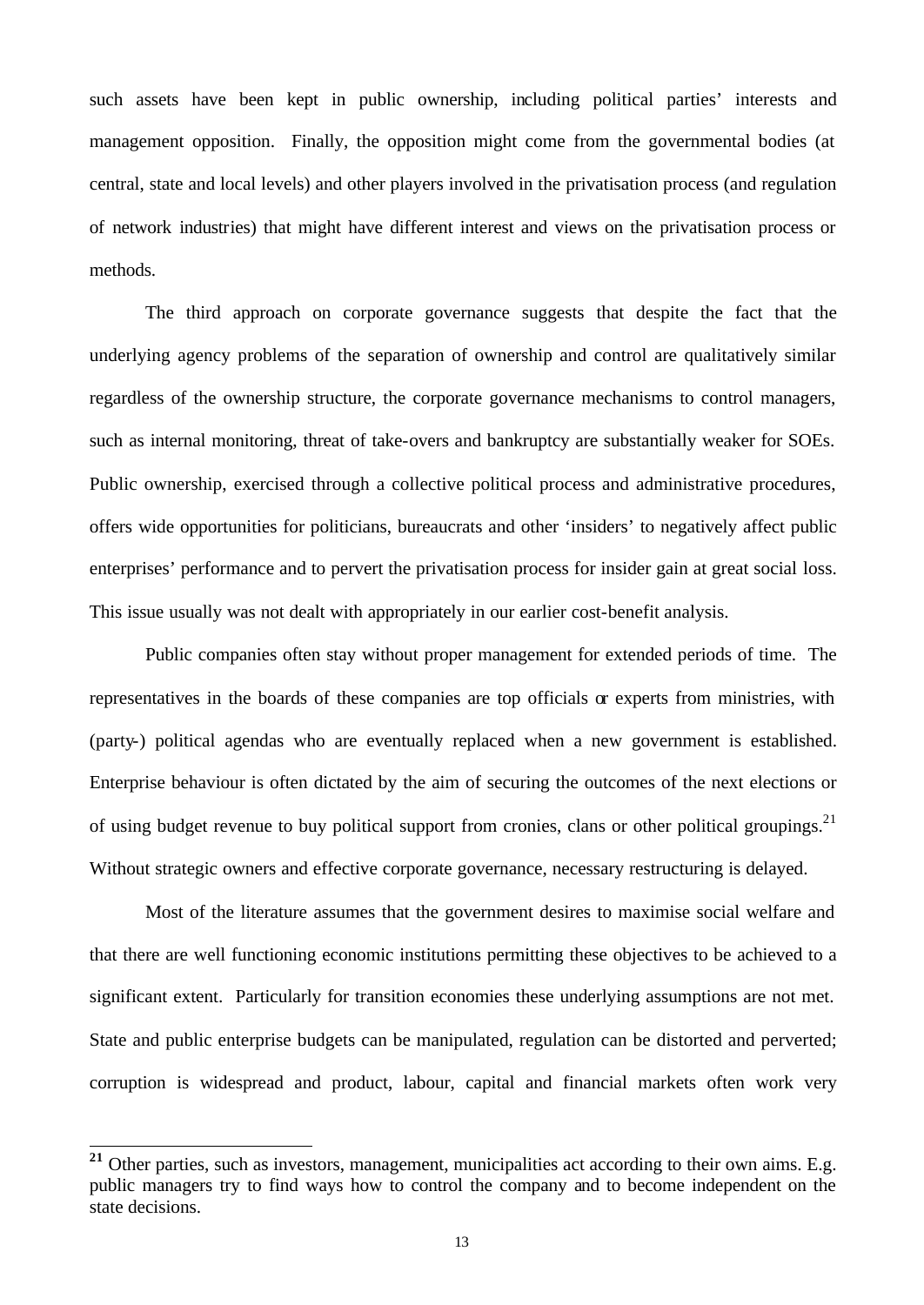imperfectly with considerable risk of 'tunnelling'.<sup>22</sup>

Moreover, transition economies present special challenges, because there are many different privatisation methods (including a variety of voucher schemes, various forms of insider privatisation, auctions and direct sale to a strategic outside investor) and there is ample evidence that the modalities of the initial privatisation can have a lasting influence on the performance of the privatised industry. The notion that it does not matter (from the point of view of efficiency) how firms are privatised, because any inefficient initial match of assets and owners will soon be remedied by subsequent trading in the ownership claims to the enterprises or in the underlying assets themselves, has turned out to be wishful thinking. The manner of the original privatisation interacts in a complex and imperfectly understood way with product market, factor market and financial market structures (including the markets for corporate control and for managerial skills) to produce economic success or failure.

In addition, the modalities of the privatisation process can have a powerful and lasting influence in the political domain. This occurs through a variety of mechanisms, including the creation and fostering of clientelist and other corrupt relationships, the damage flawed privatisations can do to the fledgling respect for the rule of law, and the lack of perceived security of title by those who acquired public assets through non-transparent, dubious transactions. The distributional consequences of different privatisation methods are important both in their own right and because distributions of wealth and income that are perceived as unfair or illegitimate are likely to be contested through political at other means that can be harmful to economic efficiency. For instance, the extremely unequal distribution of wealth and income in Russia is in part the result of the often corrupt and anarchic privatisations of the 1990s. The social, political and economic consequences of extreme inequality are bound to be damaging.

The role that the State and policy makers can play in designing appropriate privatisation

 $22$  Tunnelling is the transfer of assets and profits out of firms for the benefit of their controlling shareholders.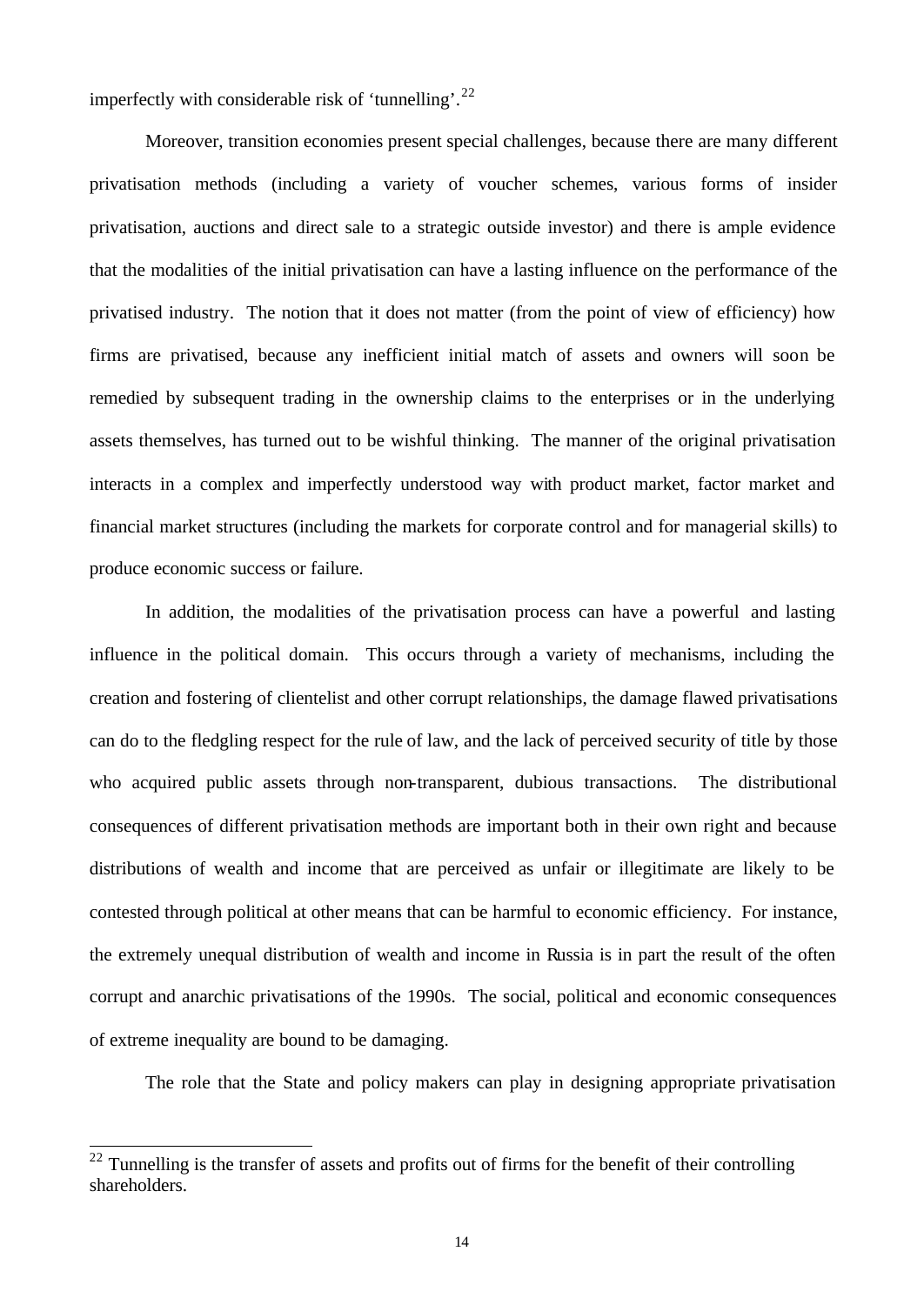methods can be crucial, although it is, of course, dependent on the specific institutional setting under which firms operate following privatisation. Privatisation methods and design play a primary role in a successful privatisation policy, because, the processes determining the initial private ownership structure crucially affect future corporate governance (and financial structure) and the effective role played by shareholders and other stakeholders.

## **3. Privatisation of network utilities: objectives and progress across EU accession countries**

The brief review of the literature carried out in Section 2 suggests that public ownership can be preferred to private ownership only under a restricted set of conditions.

In practice, privatisation tends to have multiple objectives which may have to be traded off one for the other. Specific efficiency objectives include increasing productivity, raising service quality to best-practice international levels, and assuring sufficient investment to permit sustained growth of the network and the associated infrastructure. Social objectives include universal access guaranteeing that remote or unprofitable customers have access to key infrastructure services. Other objectives improving the public finances through privatisation revenues and through the revenues obtained by direct and indirect taxation of the privatised public utility.

If the sector is both large and strategic, privatisation may make a positive contribution to aggregate economic growth, through increases in productivity associated with the diffusion of new technology and management techniques. Better network utilities may help improve the quality and accessibility of social services. These benefits may be greatest in the poorest areas.

Telecommunications and transport are typical of network industries whose physical infrastructure generates pervasive economy-wide spillovers. Hence the benefits of more competition at the upstream level are likely to be greater than in most other sectors. Specifically, not only do telecom services offer good opportunities for substantial cost reductions and improved performance by downstream users, they also increase access to information by all participants in the supply chain. For instance, increased availability and affordability of data and information services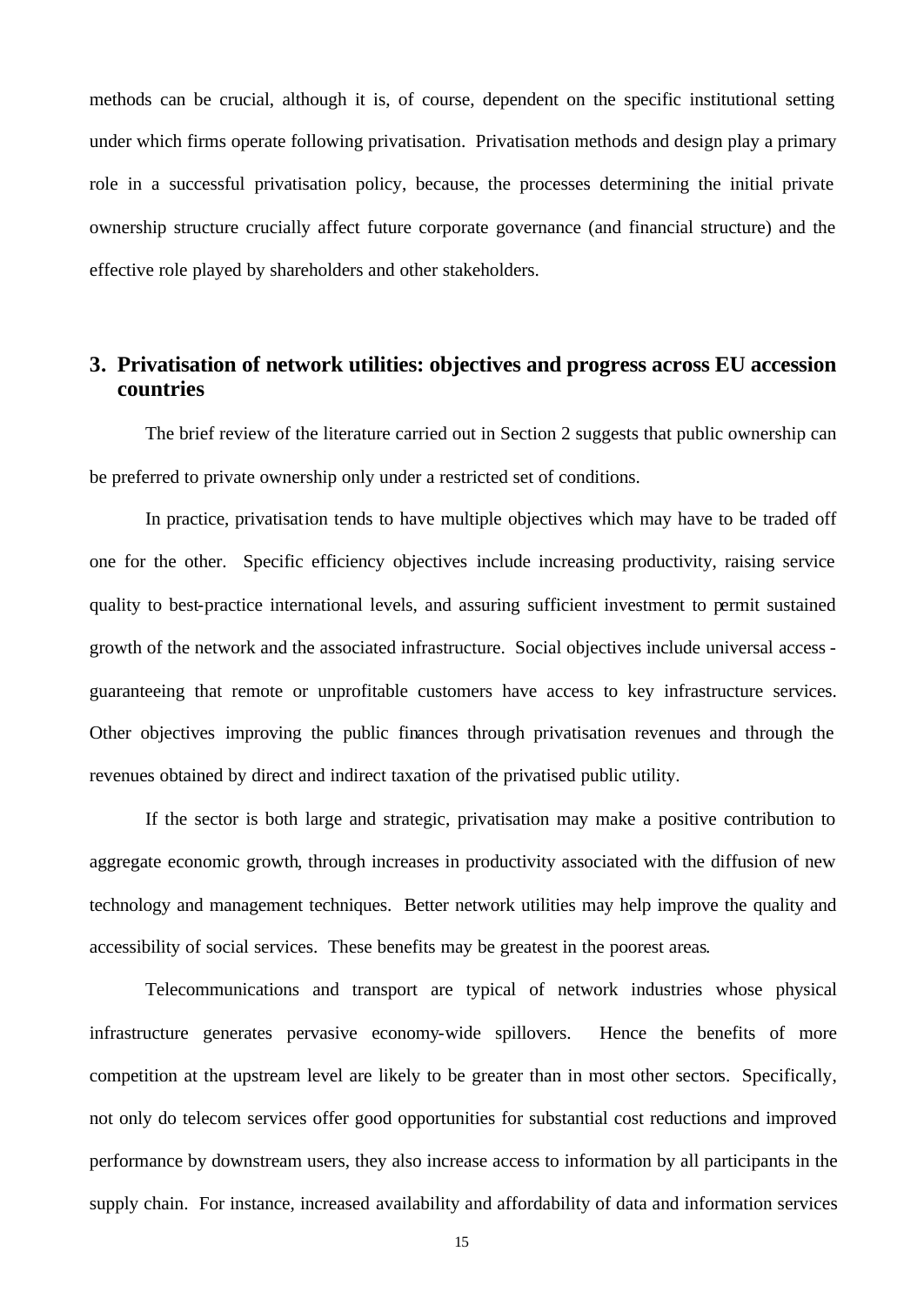such as Internet, call centres, tele-conferencing, high-speed data provision and collaborative working help new and more efficient rivals to enter the market and enable efficient incumbents to grow at faster rates. By reducing economy-wide transaction costs, these infrastructure services have the potential to affect the interactions of downstream firms in a comprehensive manner. As a practical illustration, the introduction of electronic commerce has changed the way business is done in many areas, by lowering transaction costs (e.g. reducing the number of intermediaries required to complete a transaction), by reducing barriers to entry and by improving access to information to consumers.

We noted in Section 2 that there are many different ways in which the government can sell public enterprises. Examples include various forms of voucher privatisation, sale through a public offering (the sale of shares to the public at a fixed tendered price), and privatisation through a trade sale to another company/ investor or through a management/employee buy out. To be successful in enhancing efficiency, privatisation requires a number of complementary institutional changes, including restructuring to create scope for competition and/or to enhance the commercial viability of the privatised utility. Network utilities privatisation has proven to be an effective means of attracting private investors and, importantly, a way of attracting foreign direct investment (FDI), particularly when privatisation has occurred through the selection of a strategic investor by open international auctions. In general, informed external investors with a strategic share have turned out to possess both stronger incentives and greater ability to identify and bring in appropriate agents with industry-specific knowledge and the necessary finance. We will analyse in turn the challenges for the main network utilities and the progress to date across those 10 transition countries that are also EU accession candidates.

*Telecommunications:* In the advanced market economies, a privatising government has tended to divest all or part of its ownership stake of the dominant telecom operator through an initial public offering (IPO). This leaves the existing management team in place and relies primarily on domestic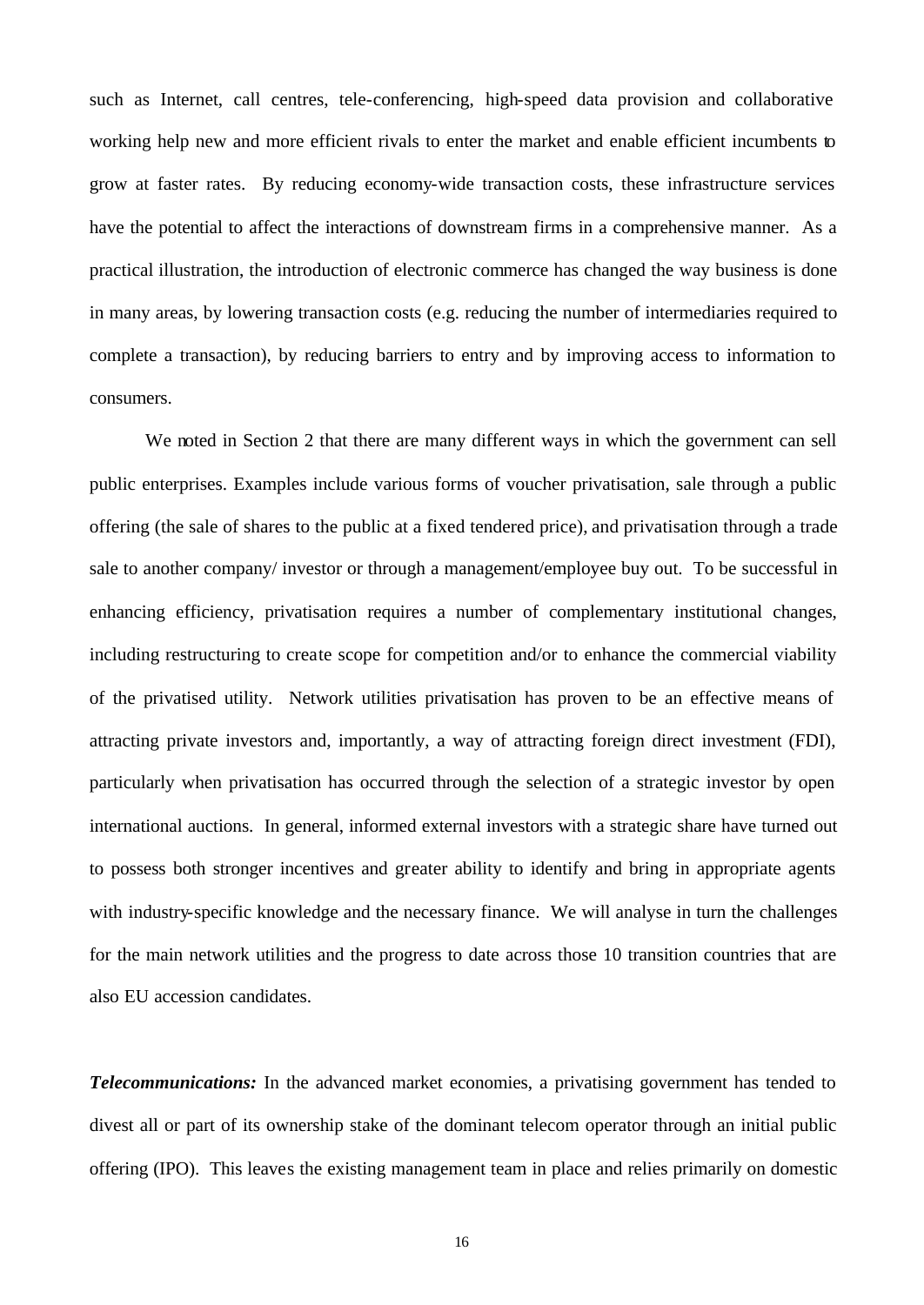suppliers of capital and technology for all needed system upgrade and expansion. In contrast, across transition economies, telecom privatisation has typically involved selling controlling stakes to a western operating company, usually in exchange for a large up front payment plus obligations to update and expand the network and services. This allows national governments lacking the managerial and financial resources to "import" the needed capital and expertise to implement the major technological and service upgrades. Subsequently, the government tends to sell some or all of its residual holdings through IPOs thereby helping to jumpstart development of the national stock market and to spread ownership of the firms' equity as broadly as possible throughout the citizenry. The financial impact of telecom privatisation can be quite remarkable. The privatised telecom often accounts for 30% or more of total stock market capitalisation and for an even greater share of total trading volume.

The wave of telecom privatisation across the East European EU accession countries is summarised in Table 1, which reports, in addition to the privatisation date, the stakes acquired by the private strategic investor and the amount raised by the privatisation process. To date, eight of the ten East European EU accession countries have privatised the dominant telecom operator. Note that, in the case of Czech Republic, the strategic investor has withdrawn from the company. In the remaining countries privatisation is still underway, with Bulgaria having made the most significant progress towards privatisation, with the sale of a majority stake of BTC officially launched in April 2002 through a two-stage, publicly-announced tender. The package also includes a third GSM licence. In Slovenia the dominant state-owned telecom company has been partially privatised, with the state owning some 67% of shares in 2000, with the remaining shares having been floated to private shareholders and funds. The government plans to disburse an initial tranche of a further 16% of its shares, reducing its holding to 51%. This tranche is likely to be floated, as it is too small to interest a strategic investor. Further floatation of stock are expected thereafter, although it is unlikely the government would pull out of the company altogether in the foreseeable future.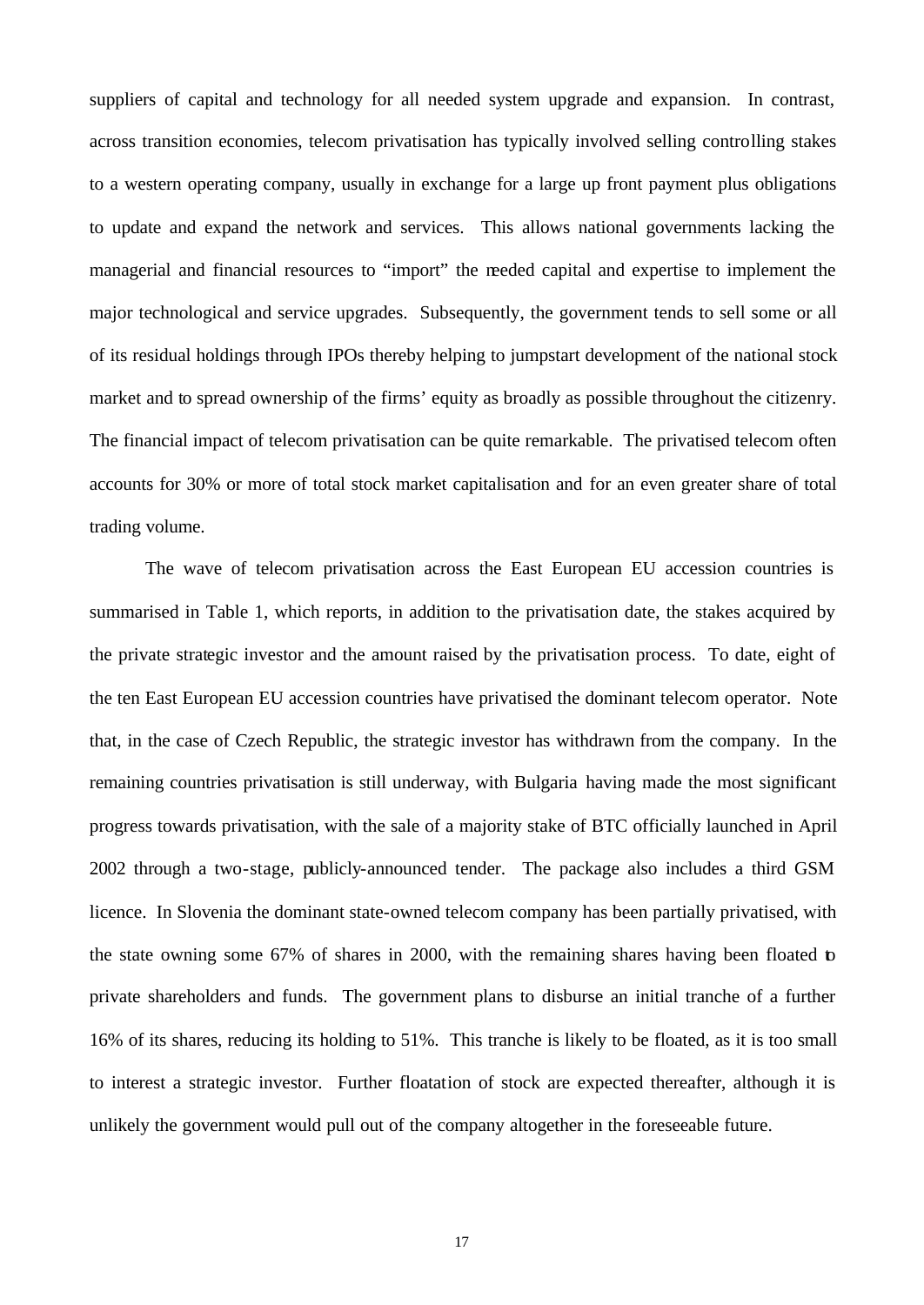|            | <b>DATE</b> | <b>AMOUNT</b><br>(US\$ million) | <b>PRIVATE</b><br><b>BUYER</b> |
|------------|-------------|---------------------------------|--------------------------------|
| Estonia    | 1992        | 27                              | 49% (Telia/Sonera)             |
|            | 1993        | 875                             | 30% (Ameritech/DT)             |
| Hungary    | 1995        | 852                             | 37% (Ameritech/DT)             |
|            | 1997        |                                 | 27% IPO                        |
| Latvia     | 1994        | 160                             | 49% Cable&Wireless/Sonera      |
| Czech Rep  | 1995        | 1,576                           | 27% Swiss Telecom/KPN          |
|            | 2001        |                                 | withdrawn                      |
| Lithuania  | 1998        | 510                             | 60% (Sonera/Telia)             |
|            | 2000        |                                 | 30% IPO                        |
| Romania    | 1998        | 695                             | 35% (OTE)                      |
| Poland     | 1998        |                                 | 15% (IPO)                      |
|            | 2000        | 850                             | 35% (FT)                       |
| Slovak Rep | 2000        | 1000                            | 51% (Deutsche Telekom)         |

**Table 1 Telecom Privatisation across EU accession countries**

Until recently, telecom privatisation has been an effective means of attracting private investors and FDI. In the East European EU accession countries, outside investors, especially foreign, can bring new techniques and establish new standards of corporate governance, while having less of an incentive to loot the company.<sup>23</sup> Privatisation through sale to strategic outsiders has promoted higher corporate governance standards and a better financial structure and performance. Unfortunately, privatisation to a strategic investor is now particularly difficult in this sector, as the major global telecom operators themselves face increasing debt burdens, most notably in Western Europe, in part due to their acquisition of extraordinarily expensive third generation (3G) cellular UMTS (universal mobile telecommunications system) licences. This can have significant repercussion on the EU accession countries, as illustrated by KPN's withdrawal from the Czech Republic.

<sup>&</sup>lt;sup>23</sup> In fact, outsiders have incentives for appropriate conduct due to reputation concerns (it would be costly if a wider regional or even global reputation became tarnished through local malfeasance), and because they often lack the established insider network connections that facilitate effective looting.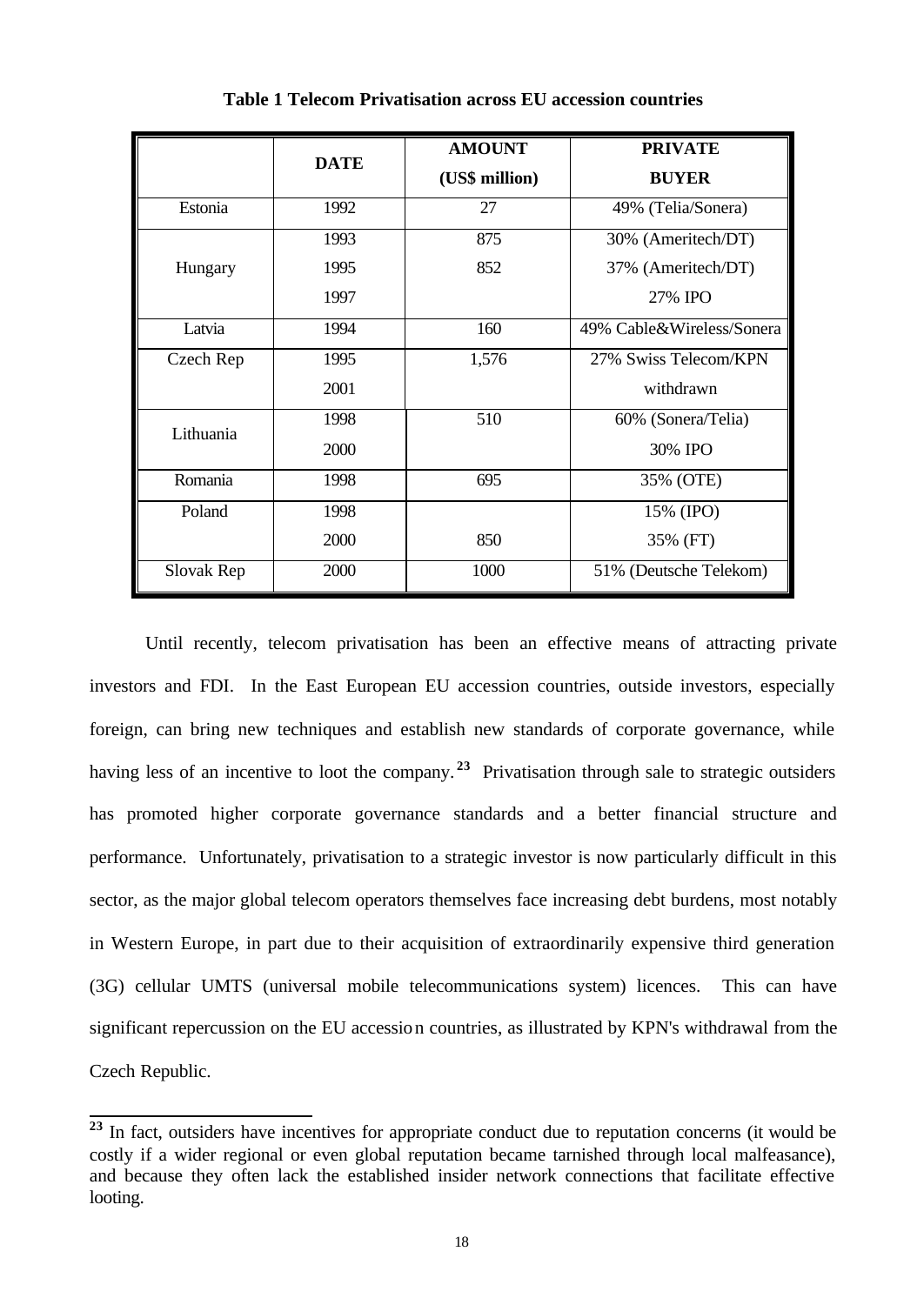*Electric Power:* The electricity sector is capital intensive and is characterised by typical peak-load problems. There are also specific challenges facing transition economies, where installed generation capacities were designed to meet energy requirement prior to the transition. Central planning encouraged wasteful consumption of electricity by pricing power at a small fraction of its long-run incremental cost. As a result, installed capacity exceeds the present requirements. In addition, the electric power systems are inefficient (given current input and output prices) and suffer from severe underinvestment and lack of maintenance. Additional problems derive from the fact that not all electricity is billed or paid for on time. Non-cash payments account for a large proportion of billed electricity resulting in low cash collections. Privatisation can be designed so as to encourage payment discipline through appropriate sequencing. In particular, privatisation of distribution should occur prior to privatisation of generation to boost cash collection rates and effective tariffs. Without this, potential bidders for power sector assets will be deterred and necessary capital investment by the new owners will be not be forthcoming.

|            | <b>ELECTRIC</b> | <b>RAILWAYS</b> | <b>ROAD</b> | <b>WATER/WASTE</b> |
|------------|-----------------|-----------------|-------------|--------------------|
|            | <b>POWER</b>    |                 |             | <b>WATER</b>       |
| Hungary    | 1995 Gen        | Planned         | 1989        | 1998               |
|            | 1997 Distr      |                 |             |                    |
| Estonia    | 2000 Gen        | 1998            | 2001        | 2000               |
| Slovenia   | Planned         | Planned         | 1992        | Planned            |
| Lithuania  | Planned         | Planned         | 1993        | Planned            |
| Latvia     | 2000 Gen        | Planned         | 1995        | 1995               |
| Poland     | <b>Gen</b>      | Planned         | 1995        | 1999               |
| Romania    | Planned         | 2001            | 1996        | 1993               |
| Czech Rep  | 1999 Distr      | Planned         | 1998        | 1999               |
| Bulgaria   | Planned         | Planned         | Planned     | 1998               |
| Slovak Rep | 2001 Distr      | Planned         | Planned     | 1999               |

**Table 2 Privatisation of other network utilities across EU accession countries**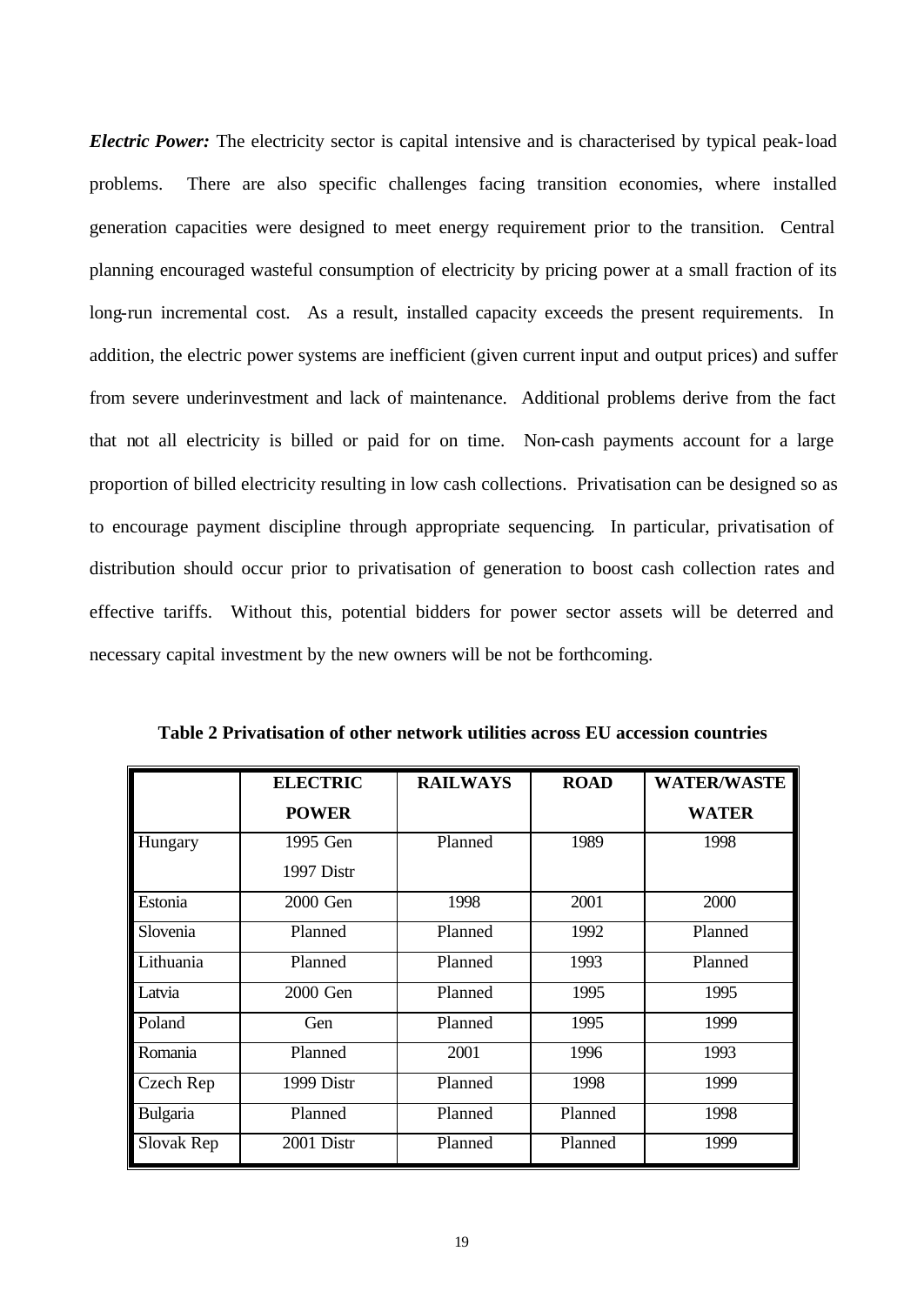Privatisation in the electric power sector across the East European EU accession countries has often involved strategic investors to secure finance for necessary investment and to strengthen incentives for improved efficiency of operations and in the investment programme. Most accession countries have begun radical reform of their power sectors. Unbundling has generally taken place, with different industry functions (generation, transmission, distribution) being separated into subsidiaries of a holding company or totally separated legally. Privatisation has occurred in a number of countries (e.g. distribution in Hungary, Czech and Slovak Republic), as reported in Table 2. Privatisation of distribution and – more so – generation remains a challenge throughout the region.

*Transport:* Transport networks in transition economies tend to have relatively well developed railways but only limited road systems. The intensive use of railways under central planning reflected the emphasis on primary and heavy industries, which created a transport requirement for bulk commodities. Rail networks are extensive and heavily staffed while road networks remain inadequate. Even if railways successfully restructure, road transport can be expected to carry an increasing share of total freight transport due to the shift in composition of output away from lower to higher value products. Major investments are required to maintain and upgrade the quality of existing infrastructure in line with market demands and more effective management is required.

There are alternative ways in which railways can be restructured. One is to put the railway infrastructure under the direct managerial responsibility of the main passenger or freight operator and to charge other operators which might also use it for access. The second is to establish infrastructure as a separate internal business within an integrated railway and then to create an internal market with the freight and passenger divisions. Another alternative is to establish the infrastructure business as a separate corporation, so that commercial relationships with freight and passenger operating companies are formalised in legal contracts.

Most countries in transition have recognised the need to adopt such reforms. Bulgaria, the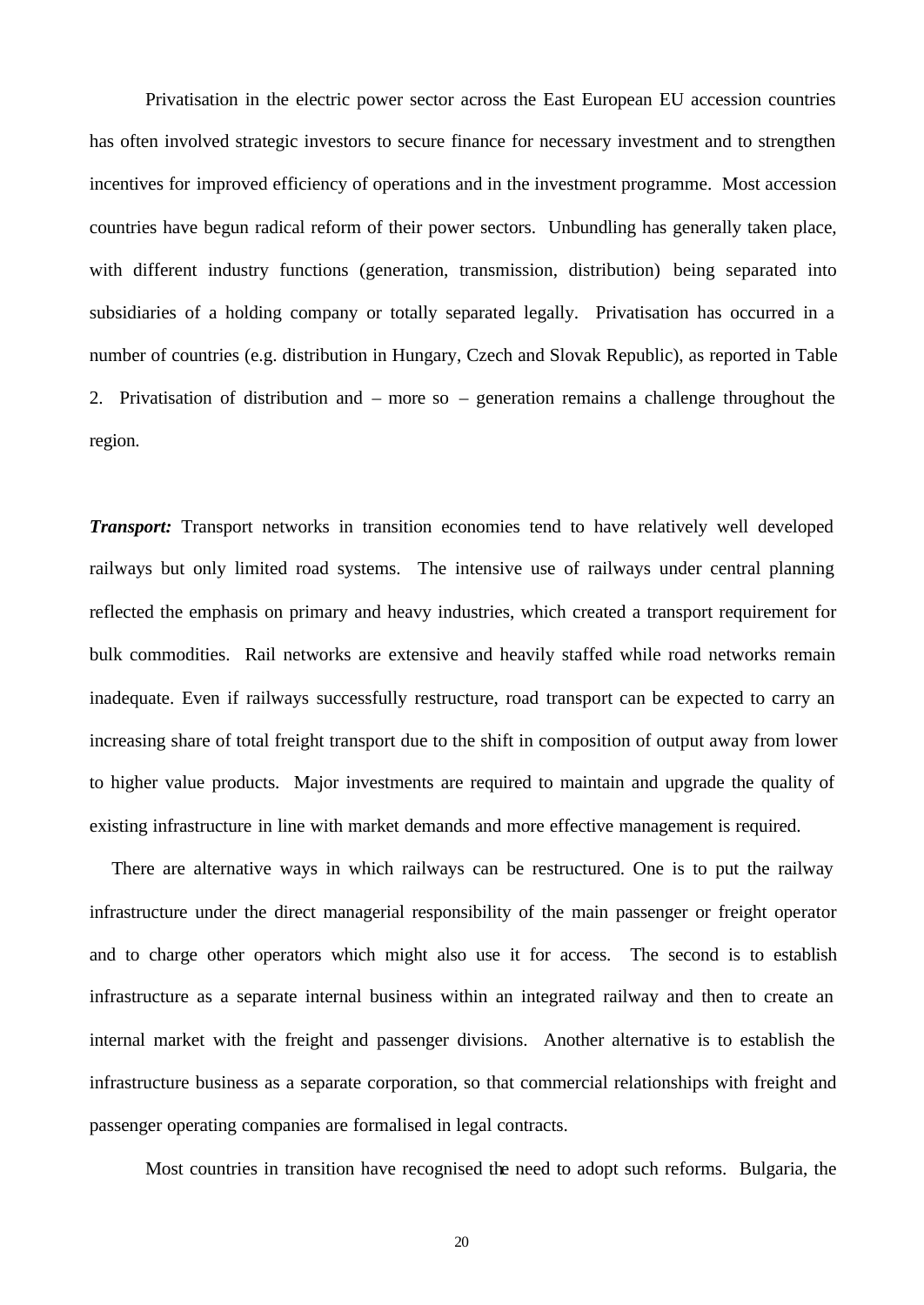Czech Republic, Hungary, Poland, Romania and Slovenia have begun the process of vertical unbundling. If railway reform is advanced (as, e.g., in Romania and Poland) the challenge is to privatise freight services, to commercialise passenger services (including inviting private sector participation with, for example, management contracts). If railway reform is lacking or lagging (as, e.g., in the Czech Republic) the challenge is to jumpstart it. The financing of new rolling stock and the rehabilitation of track and rolling stock require substantial amounts of financing. Spin-off companies resulting from restructuring exercises (e.g., railway workshop companies) do not have a credit history to borrow on their own.

*Water and Waste Water***:** One of the key challenges in the water and waste-water sector is to corporatise municipal companies to unlock access to corporate finance. As shown in Table 2, this has been done already in most of the EU accession countries. However, no further progress in commercialisation has been made. The next steps are to increase efficiency through better business planning and operational improvements, and to strengthen financial incentives. Regarding the latter, this can be done in a public sector context through the introduction of a service contract between the municipality (the principal) and the municipal company (the agent), laying out targets for operating performance and rewards for meeting these targets. Possibly the strongest incentives for efficient performance and the deepest commercialisation result from the introduction of the private sector. There are examples to draw on here, notably concessions in Bulgaria, Estonia and Czech Republic.

In what follows, we choose Estonia, Hungary and the Czech Republic as the leading examples of successful privatisation experience in the telecom sector and we attempt to evaluate the impact that privatisation had in terms of the main objectives. Hungary has generally been referred to as *the* model of privatisation. In Hungary concessions to provide local services were awarded via separate local monopoly franchises. In 1993, 7 partly foreign-owned consortia received concessions for local telecommunications services in 18 telecommunications districts (the

21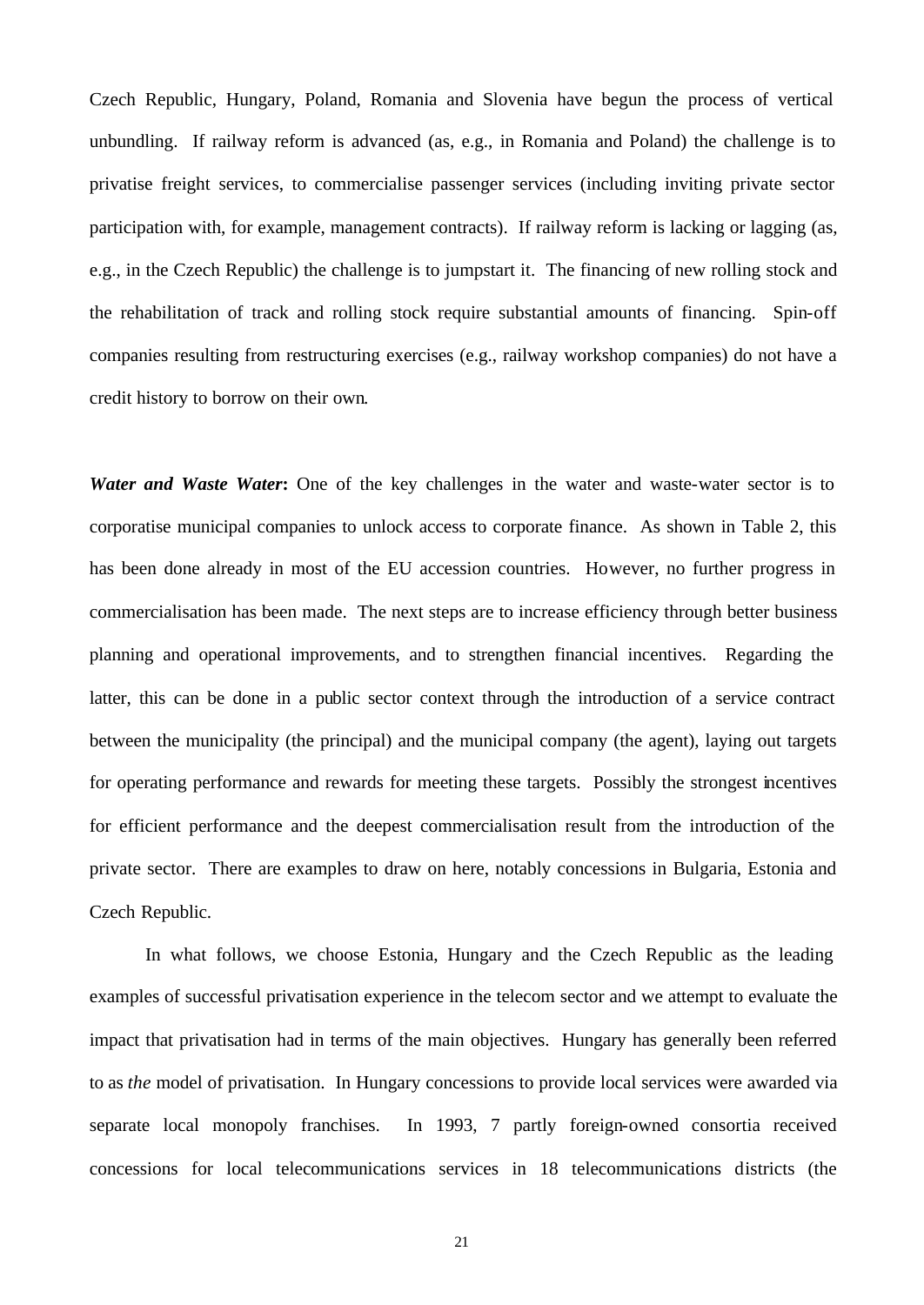remaining 36 concession areas are still directly controlled by the dominant operator Matav). The concession option involves competition *for* the market -- namely competition for the right to operate a concession -- rather than competition *in* the market. Hungary was also the first country in CEECs to introduce cellular services. In October 1990 Westel Radiotelephone Ltd. began providing analogue service and in 1993 two digital services were introduced.

#### **4. Impact of privatisation at the sectoral and economy wide level**

Despite significant achievements during the past years, there remains a critical shortage of telecommunication services, as indicated by the low penetration of telephone lines, long waiting lists and a shortage of non-basic telecom services. For instance, the average basic fixed line penetration rate (the basic telephone lines per 100 inhabitants) for East European EU accession countries in 2001 was just above 30%, compared to the EU average that is well above 50%. Similarly, the average value of the cellular penetration rate is below 40%, compared to the EU average of well above 70%.

This section analyses the impact of privatisation on key performance indicators for the Czech Republic, Estonia, and Hungary. The choice of countries is motivated by the fact that all three privatised early in the transition process so that we have a sufficient time horizon in terms of years to evaluate what impact privatisation has had.

In the following figures we report on the x-axis the time dimension, where 0 indicates the time at which privatisation took place and/or competition was introduced (see Table 1). Where available, performance for the four preceding years (to the left of 0) and following years (to the right of 0) is also shown. As indicators of the achievement of social objectives we use the increase in access to fixed lines (as indicated by the fixed line penetration rates in Figure 1) and the reduction in waiting lists, shown in Figure 2.

22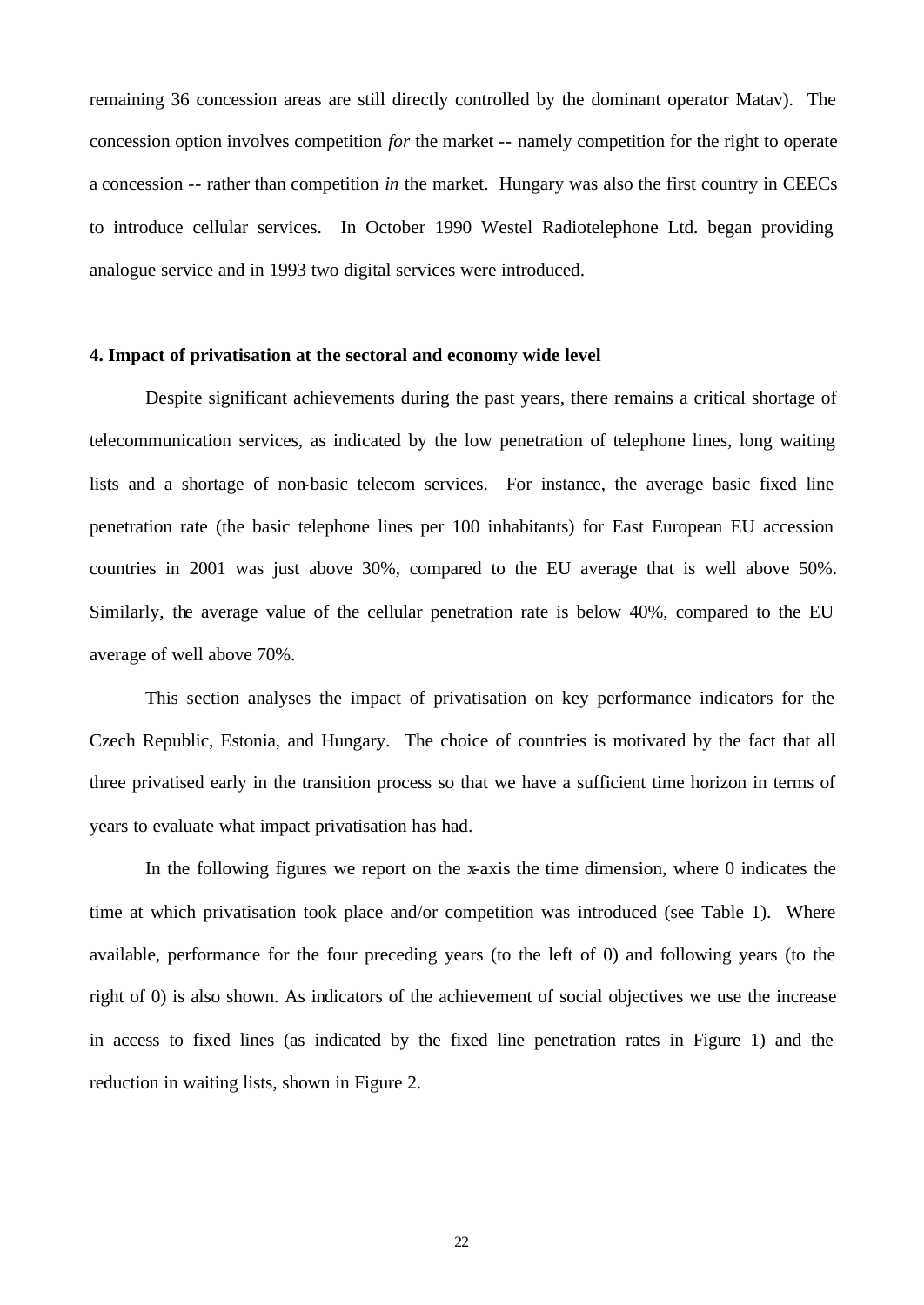Both indicators of course also have economic significance, the first as an indicator of the stock of infrastructure capital and the second as in indicator of efficiency.



**Fig. 1 Impact of privatisation on fixed line penetration rates**

Fig 1 shows dramatic increases in penetration rates, leading Hungary to more than double its pre-privatisation level. Very substantial increases also characterise Estonia and the Czech Republic. Overall the post-privatisation annual rate of increase is significant higher than the pre-privatisation rate. Similar considerations apply to the reduction in waiting lists, where in the case of Hungary and the Czech Republic the waiting lists four years after privatisation and the introduction of competition fell to 5% and 10% respectively of their levels four years earlier.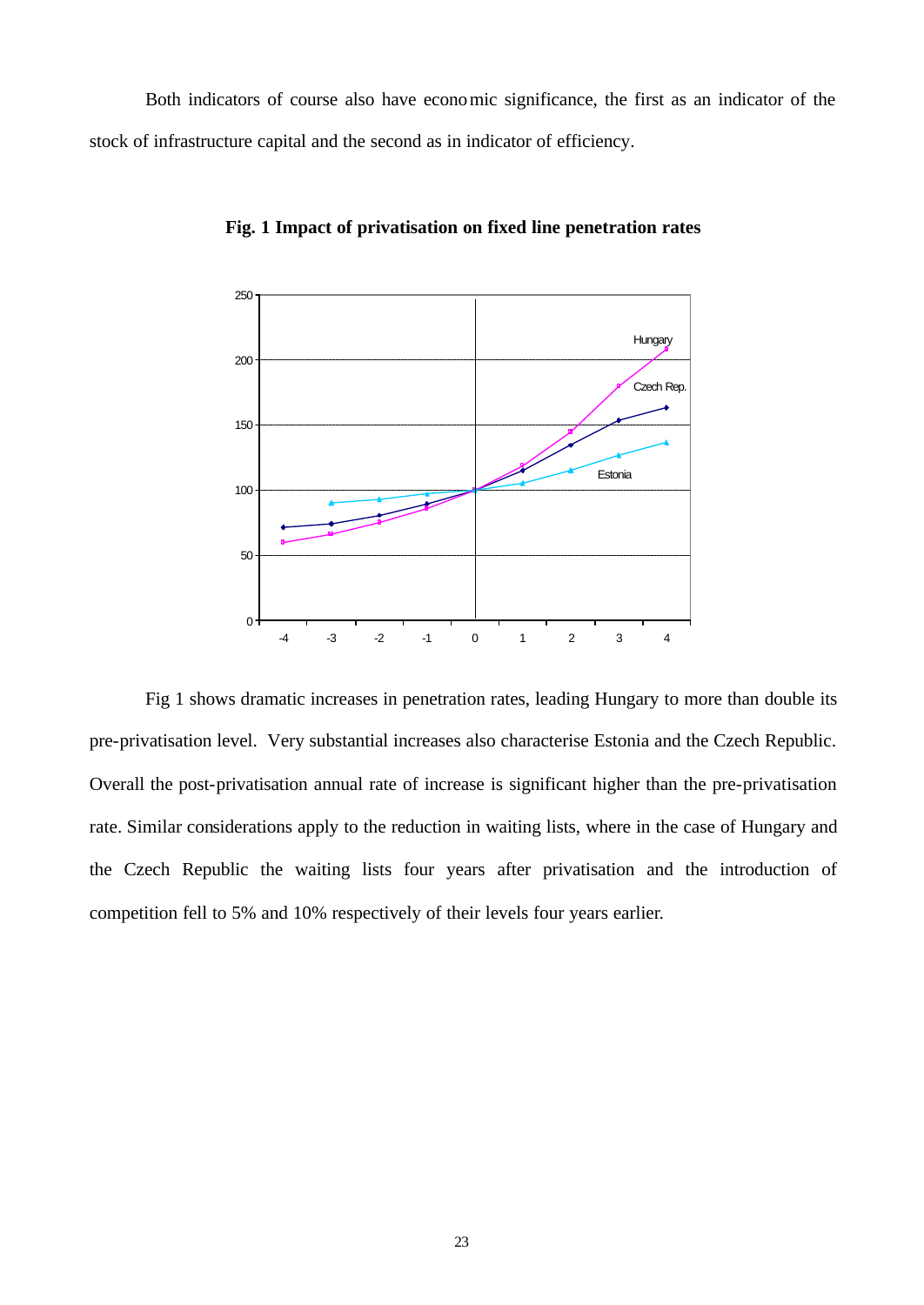

## **Fig. 2 Impact of privatisation on waiting lists**

As indicators of the achievement of specific sectoral efficiency and investment objectives we choose the increase in the efficiency (as measured by main lines per employee) and network investment (measured as the annual expenditure associated with acquiring ownership of property and plant used for telecommunication services), as reported in Fig. 3 and 4 below.



**Fig. 3 Impact of privatisation on efficiency**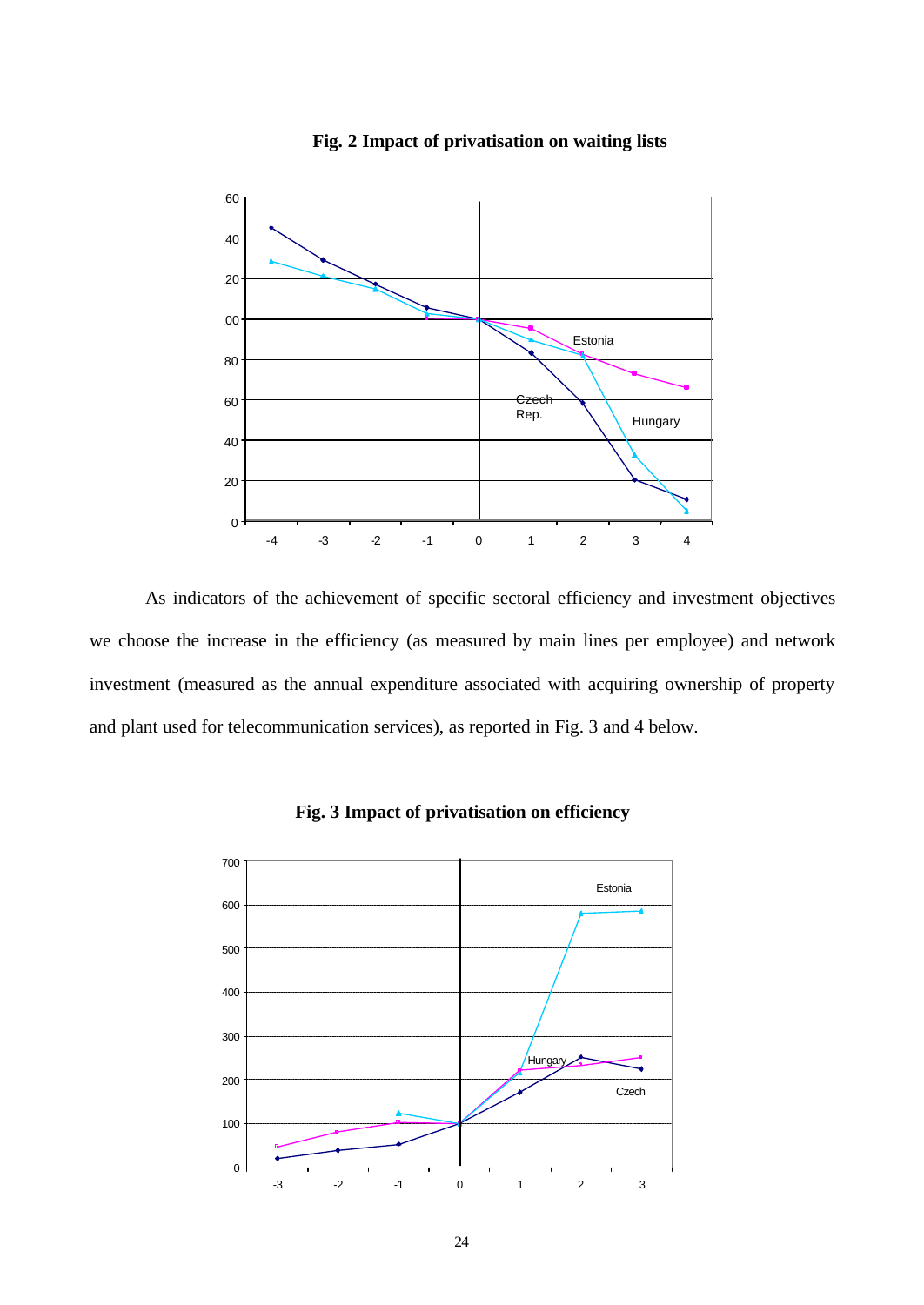

#### **Fig. 4 Impact of privatisation on network investment**

Privatisation has in all three cases involved a strategic investor, each of which was a major operator in its own home country. This brings the benefits of management know how transfer and the accelerated introduction of advanced technology as well as the financing to support the necessary investment programmes required by the licence. It speeds up achievement of global best practice standards by the industry. Experience shows that early entry of a strategic investor can indeed bring the necessary investment and management skills, and that this can greatly accelerate the growth of access to the network. Figures 3 and 4 provide strong evidence in support of this. In Figure 3, efficiency increases substantially, reaching twice the pre-privatisation levels within four years. Network investment increases substantially, particularly so in the Estonian case, where network investments almost reaches six times the pre-privatisation level within four years.

Pre- versus post-privatisation comparisons show how operating efficiency and capital investment increase significantly after privatisation. However, these univariate comparisons do not account for separate regulatory effects.

Empirical studies have been undertaken both at the country and enterprise levels. Cross-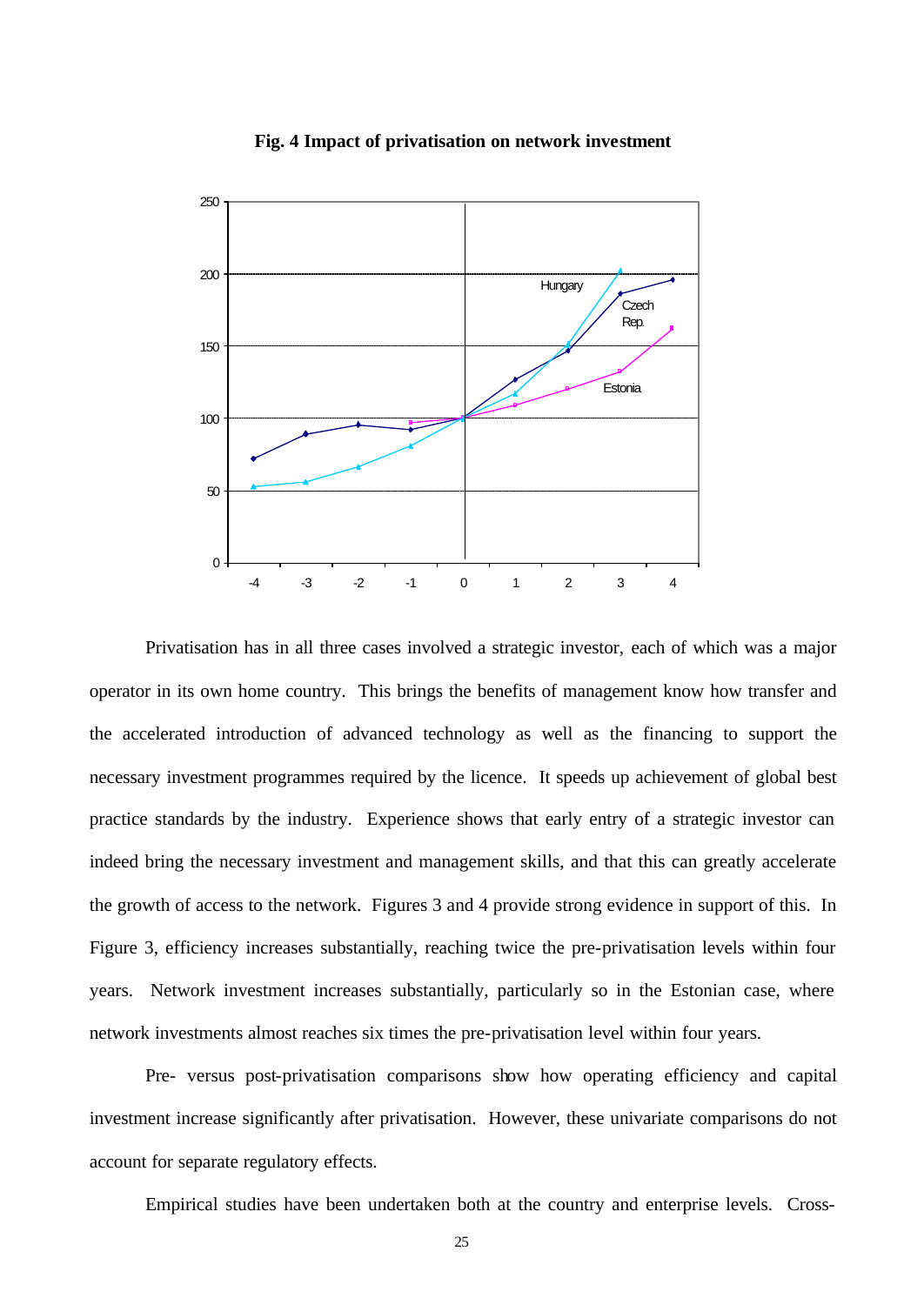country evidence generally indicates that the combination of privatisation and liberalisation is associated with significant improvements in the performance of the telecommunications sector, on any of a range of indicators, whereas privatisation on its own has only limited impact.**<sup>24</sup>**

A second major stream of privatisation research focuses on he performance of a single firm or a small number of firms. Galal et al (1992) document net welfare gains in 11 of the 12 cases considered in Britain, Chile, Malaysia and Mexico. Newbery and Pollitt (1997) conclude that restructuring and privatisation of the UK's Central Electricity Generating Board (CEGB) was worth it but could have been implemented more efficiently and with greater concern for the public's welfare.

Extending the analysis to 31 telecom companies from developed and developing countries, Bortolotti et al. (2001) find that the financial and operating performance of telecommunication companies improves significantly after privatisation but that a sizeable fraction of the observed improvements results from regulatory changes – alone or in combination with ownership changes – rather than from privatisation alone. Since in almost all cases new regulatory regimes and market structures are introduced around the time of privatisation, we also need to disentangle the separate effects of competition, regulation and ownership structure.

## **5. The adequate policy mix: privatisation versus other network industry reforms**

#### *5a. Privatisation and competition.*

l

Private ownership and competition are the two essential ingredients of a market economy. The order in which they are introduced in the state-owned network utilities, however, is very important. Allowing private companies to compete with a monopoly state-owned enterprise can put pressure on the public enterprise to become more efficient and eventually could lead to its privatisation. But while *competition may well lead to privatisation, the opposite is not true*. To the

**<sup>24</sup>** Ros (1999) and Boylaud and Nicoletti (2000).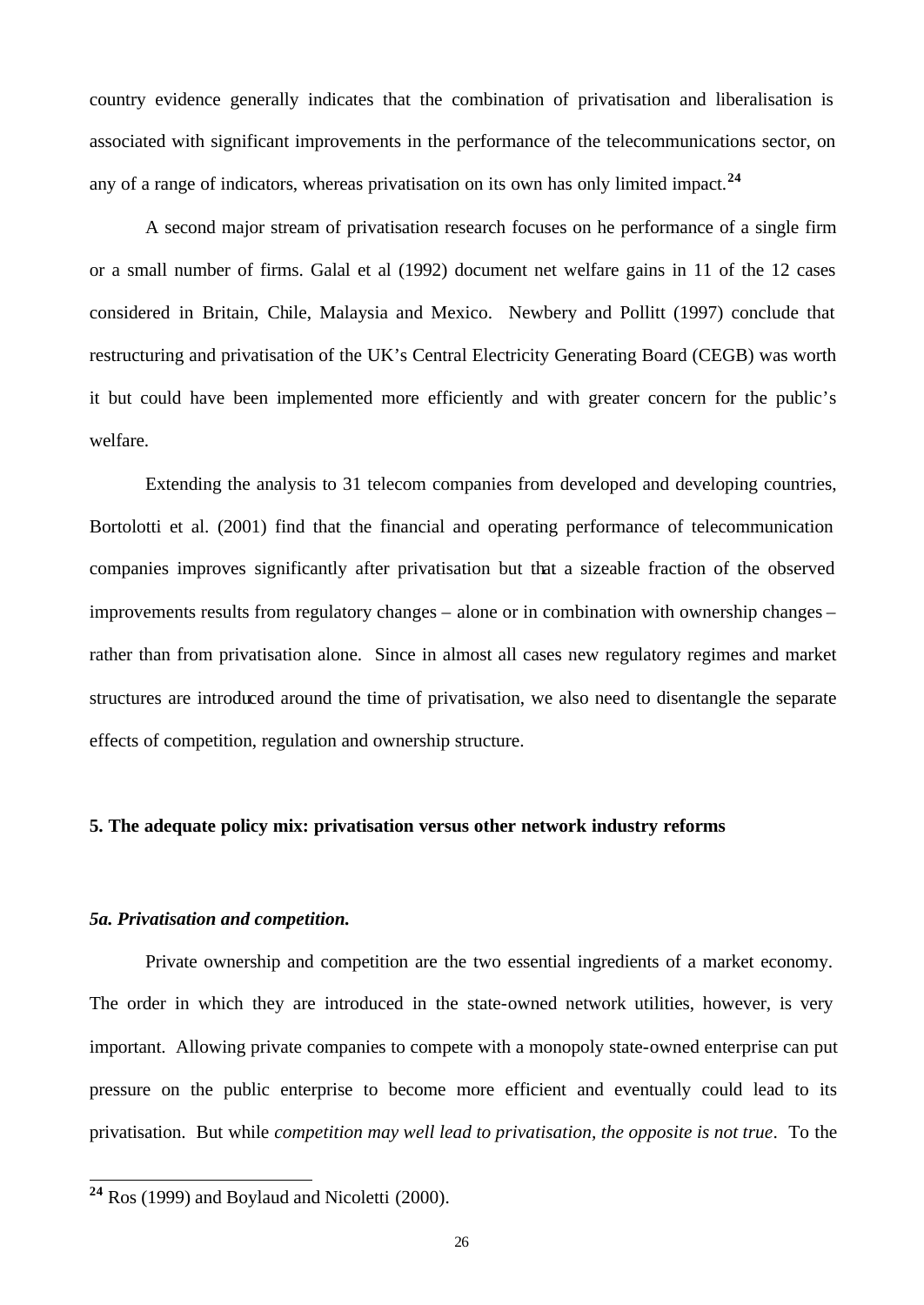contrary, a privatised monopoly will often attempt to use its money and political influence to stifle reforms, especially ones that threaten to introduce greater competition.

However, privatisation policies can be used in creative and challenging ways to create desirable (or at least acceptable) market structures. In an oligopolistic market with few public enterprises, it may be possible to privatise one enterprise leaving the rest in public ownership. The result is a mixed public-private oligopoly where the social welfare-oriented public enterprise constrains the profit-oriented pricing policy of the privatised firm, and the privatised firm exerts pressure on the public enterprises to boost their productive efficiency. Another approach to is to divest a public enterprise of some production units to introduce direct or indirect (yardstick) competition where prior to privatisation no competition existed. Vertical separation of upstream and downstream production could also be imposed.

When privatising network industries specific issues arise, as the final product (say, electric power supplied to a given locality) is produced by means of at least two intermediate goods. Typically, one of the intermediate goods can be supplied competitively (e.g. power generation in the case of the electricity sector). The other intermediate good is supplied monopolistically (e.g. power transmission and, for any given locality, distribution). If the supplier of the monopolised good or service is allowed to enter the market for the competitive good he will typically try to deter competition in that market also. This can be avoided through enforced vertical separation or by regulation of a vertically integrated firm. A policy of vertical separation was use to break up AT&T. British Telecom serves as an example of a regulated vertically integrated firm.

Opposition to the break-up of a vertically integrated industry tends to come from insider stakeholders (management and workers) and from customers who fear higher prices because the unbundled components of the formerly vertically integrated industry would have less power to lobby for government subsidies or to resist the introduction of effective tariffs that cover long-run incremental cost. In addition, the unbundled industry would have less aggregate monopoly power than the vertically integrated industry. The maximal privatisation revenue that can be obtained for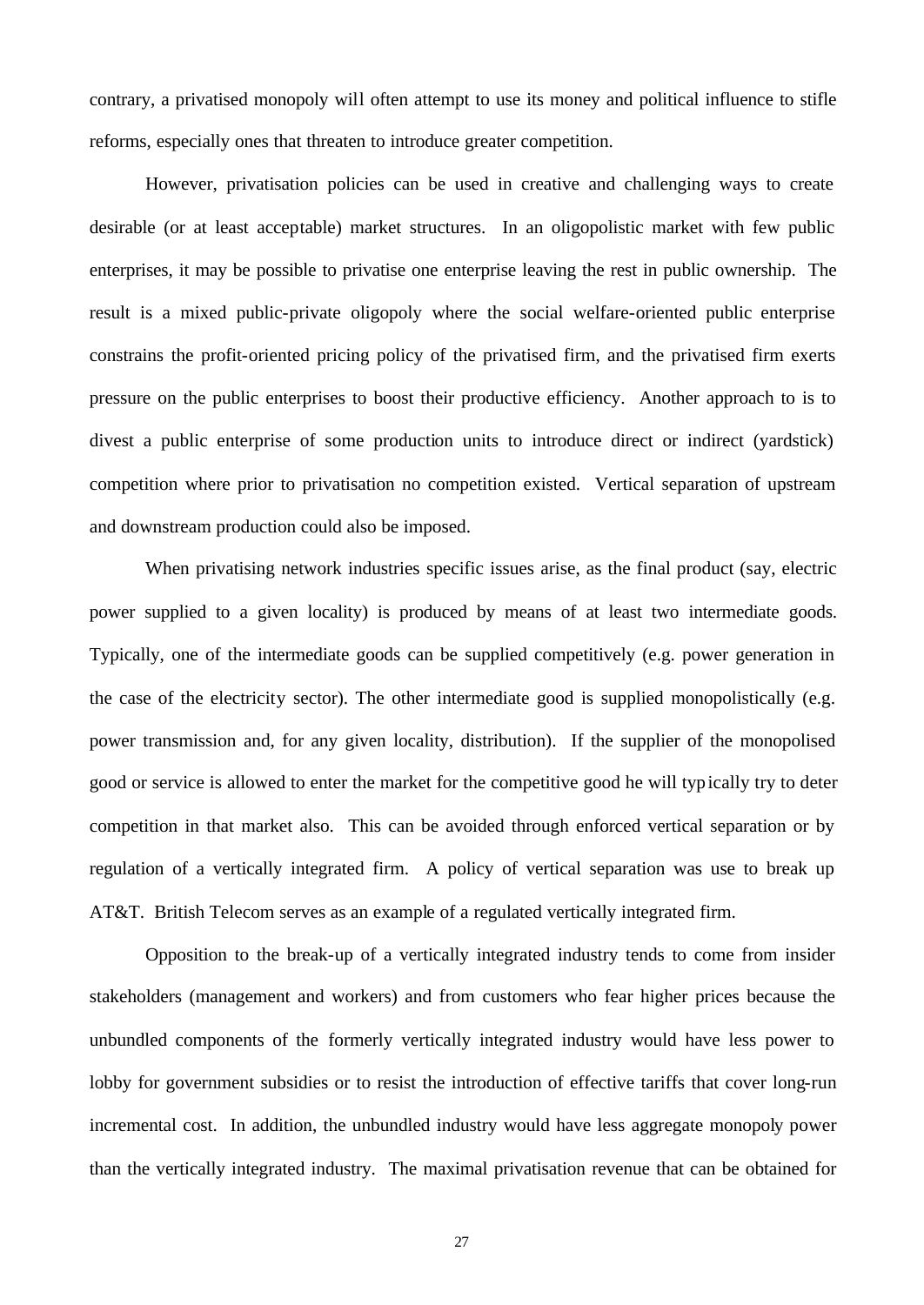the industry as a whole is therefore likely to be lower with unbundling. The failure to break up a number of these large corporations has meant that even if, from a legal and regulatory point of view competition is permitted, the dinosaurs are likely to continue to dominate the industry. It also reduces the competitive pressures for greater efficiency.

Arguments against vertical separation and in favour of a vertically integrated and regulated monopoly are based on three arguments, already encountered earlier. First, network utilities are considered a natural monopoly (i.e. average costs decline with increasing scale of production, say increasing number of lines). The presence of massive economies of scale in many of the utilities might make monopoly preferable to competition. Indeed, it would be the ultimate outcome of competition. Monopolistic competition or even oligopolistic rivalry would imply duplication of costs and clearly would imply a waste in the resources, because the scale of individual production units would be sub-optimal. Hence a monopoly might be preferred, especially if it were regulated. Public ownership is one means of achieving such regulation. Second, entry restrictions allow the monopolist to apply non-cost based pricing and investment decisions that would permit him to achieve social objectives such as universal service, without fear of cream-skimming entry. Finally, it was though that a single entity should control the entire network to ensure that technical standards are met and that all part of the network inter-operate properly.

For most of the twentieth century the public policy consensus -- even for the case of telecommunications, the most dynamic of the network utilities -- was that (natural) monopoly was an appropriate, even optimal market structure. This monopoly was not simply a result of market forces leading to one efficient supplier. It was put in place by a law granting exclusivity for telephone service while imposing price-quality – investment regulation.<sup>25</sup> Regulation was focused on protecting the monopoly by keeping potential entrants out of the market to ensure that the

 $25$  In many countries, similar laws gave the postal service a monopoly of mail delivery. New technologies for moving documents and exchanging messages (telex, fax, e-mail, texting, chatrooms etc.) have undermined this monopoly everywhere. Easier entry into the old core mail monopoly by courier services has created additional competitive pressures for the former mail monopoly.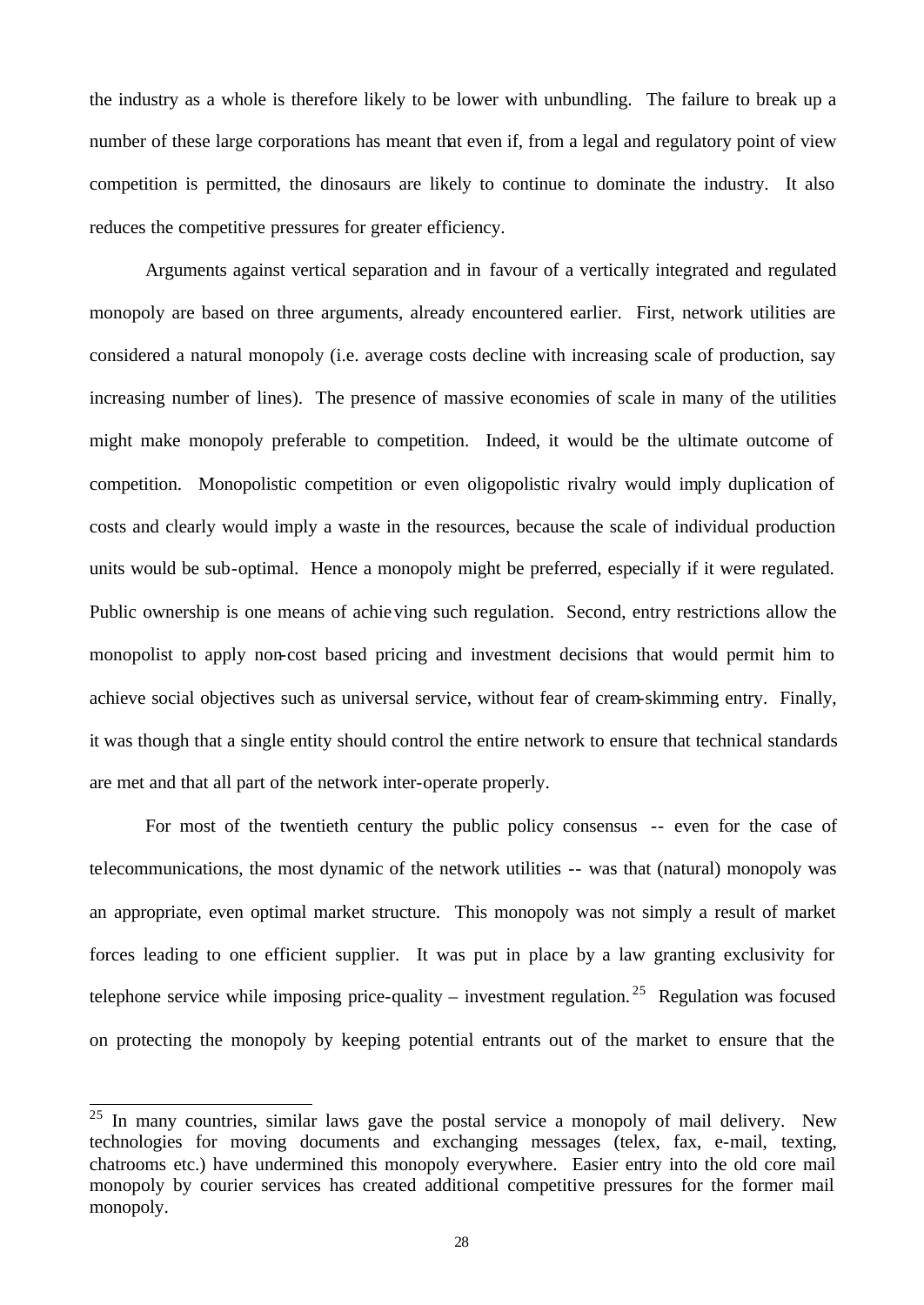monopoly had adequate economic returns to meet its social obligations and cover its investment needs.

This consensus turned out to be faulty. Technological progress is rapidly eroding monopolistic practices and "protected markets" even for fixed line local providers. This is true even for the local loop because of the variety of potential service providers. Cable and electricity networks are potential competitors of traditional telecommunication service providers. As an illustration, virtual private networks, the Internet and satellite communications -- and the dramatic reductions in prices -- are creating growing opportunities for business users to bypass the dominant operator.

Monopoly is, of course, not necessary to provide implicit or explicit subsidies to meet social objectives. Non-commercial objectives could instead be achieved through explicit interconnection agreements or other means, financed through a transparent budgetary line item.

Monopoly is also not necessary to maintain network interoperability (although it may help). When there are multiple interconnecting network operators, each one has an incentive to maintain interoperability with the others. However, the social benefit of an operator adopting a common standard will in general exceed the operator's private benefit, since his adoption of the standard makes that standard more valuable to others – the classic network externality. When there are multiple proprietary standards (as with computer operating systems such as Microsoft Windows, Apple OSX and the various Unixes) or when individual operators have sunk serious amounts of money in a given standard (even it is not proprietary), it may be quite some time before a common standard emerges, and when it does, there is no guarantee that the common dominant standard will be the optimal one. While having a single standard would be optimal in a static world, in a dynamic sector with potentially rapid innovation and technical change, a single monopoly standard could be stifling to innovation. Some sacrifice in interoperability today may be a price worth paying for improved technologies for interoperability in the future.

The empirical evidence for the network utilities supports the view that, while privatisation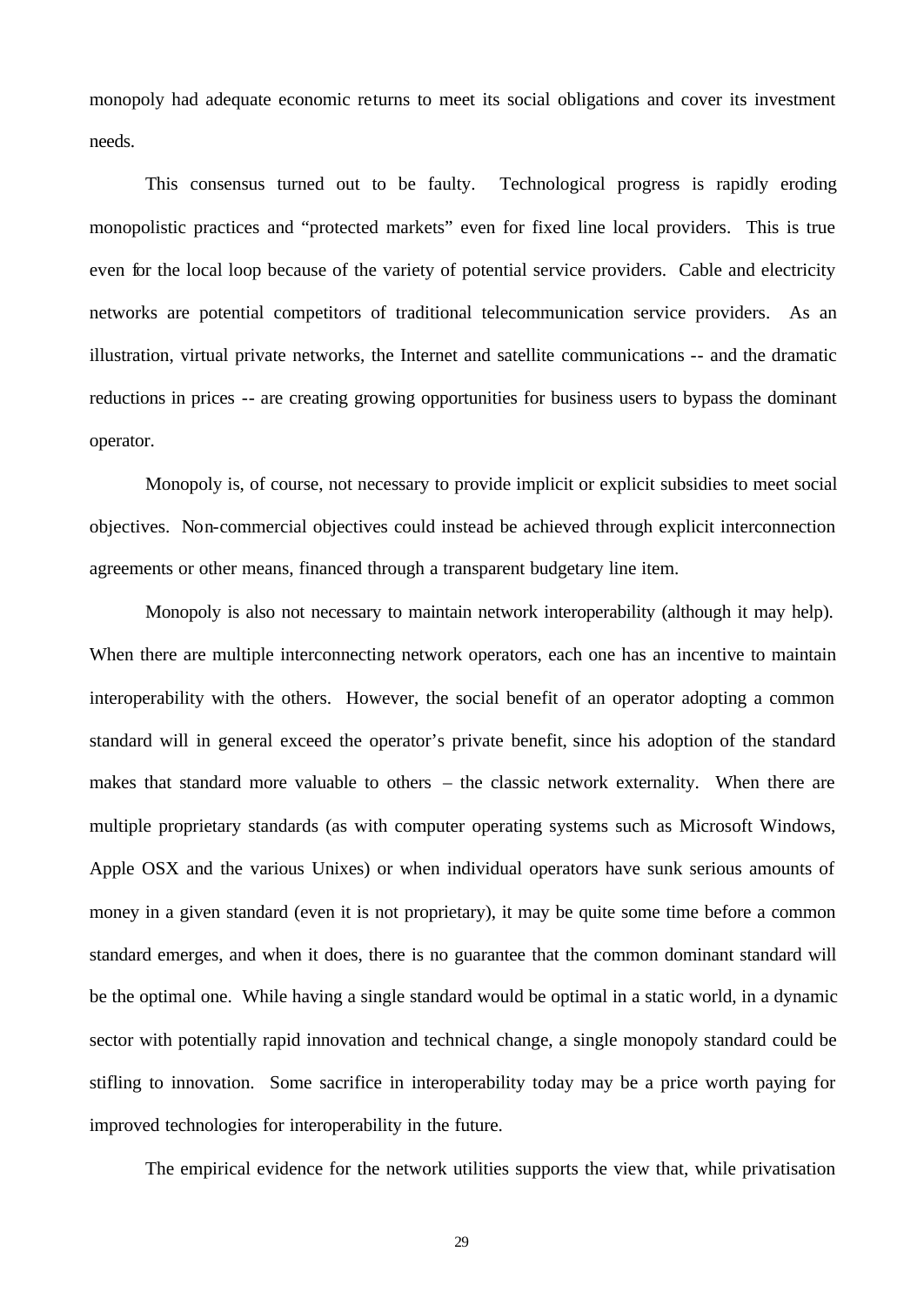has yielded significant benefits, allowing entry and competition appears to bring far greater benefits. **<sup>26</sup>**

*Telecom:* Liberalisation is currently in various stages of implementation throughout the East European EU accession countries, with Estonia topping the league in terms of early implementation, as well as having an independent regulator to ensure the smooth running of the process. Hungary is also a front runner in terms of liberalisation; although yet to be formerly implemented, the framework is already in place to ensure that the ending of Matav's monopoly and entrance of competition into the market should be a relatively painless process. In the Baltics, as well as in Poland and the Czech Republic, liberalisation of the telecoms industries has not proceeded so smoothly. Romania and Bulgaria have the furthest to go in terms of liberalisation, with investment needed in their incumbent providers to enable them to withstand the competition full liberalisation would bring. These countries are not due for liberalisation until around 2003. Competition also comes indirectly through the introduction of a second GSM operator. Generally, the dominant operator owns one of the mobile operators, so that the underlying market structure opens up to competition only with the introduction of the second GSM operator.

*Electric power:* The most common pattern of liberalisation in the electricity market begins with attempts to introduce competition in generation by unbundling generation from transmission and expanding legal access to the transmission network. The most far-reaching reforms also create spot markets for wholesale trade in electricity and allow consumer choice of supplier for some consumers. The efficient price level is the system marginal price, which could be computed as the avoidable cost of the marginal unit, plus the extra costs of start-up spread over the hours needed. The argument for having an efficient wholesale price is that it gives clearer signals for generation, which is discouraged by a lower price level. One natural way to make the wholesale price

**<sup>26</sup>** Ros (1999) and Boylaud and Nicoletti (2000).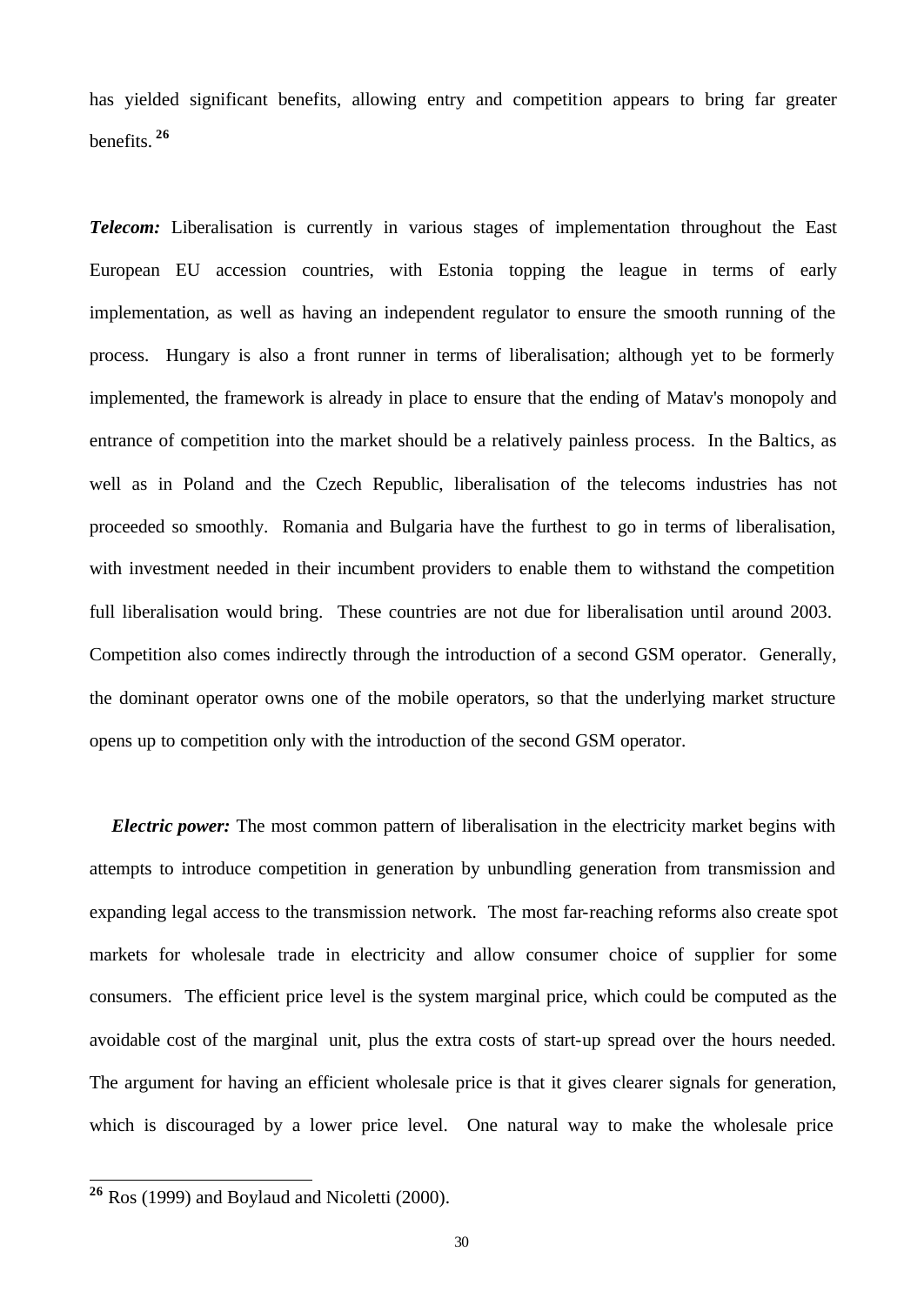approximate the efficient price more closely is to liberalise the wholesale market, and allow it to be set by competition.

The practical issue is then whether it is possible to create a wholesale market that is sufficiently competitive to avoid inefficient dispatch, excess entry, and excessive prices, all of which are more likely with too few competing generators. This in turn will depend on the size of the market compared to the minimum efficient scale of generation. The advantages of the pool model include the fact that generators bid against each other in a pool and accept the full risk of making the entry decision. It allows for a faster transfer of cost reductions to final customers, provided the pool is adequately competitive. It also facilitates supply competition, which in turn aligns prices with costs and encourages cost reductions in metering and billing. Disadvantages include the fact that prices would move up to the system marginal price, which might give windfall gains to existing generators and raise prices to consumers, especially to domestic consumers, raising affordability issues. This can be avoided by ensuring that existing generators continue to honour existing power purchase agreements, which could be transferred to a holding company that receives the profits of the power generators in the pool and pays the final customers according to the existing power purchase agreement terms. Competitive pools appear to experience difficulties in ensuring adequate margins for infrequently run plant. This again can be avoided by charging the independent system operator to contract for such plant and including the costs with other ancillary charges. A pool may or may not be perceived as more risky by customers than contracting with a single buyer. If the contracts with a single buyer are considered secure and enforceable, then the risks should be less than with a pool, which, as a competitive market, suffers both from price and demand uncertainty, and also regulatory risk from possible intervention.

*Transport* The scope for competition in transport depends mainly on the specific characteristics of individual modes of transport and in particular on the existence of alternative modes which can provide scope for competition. Competition can take place between firms in the same mode of transport (intra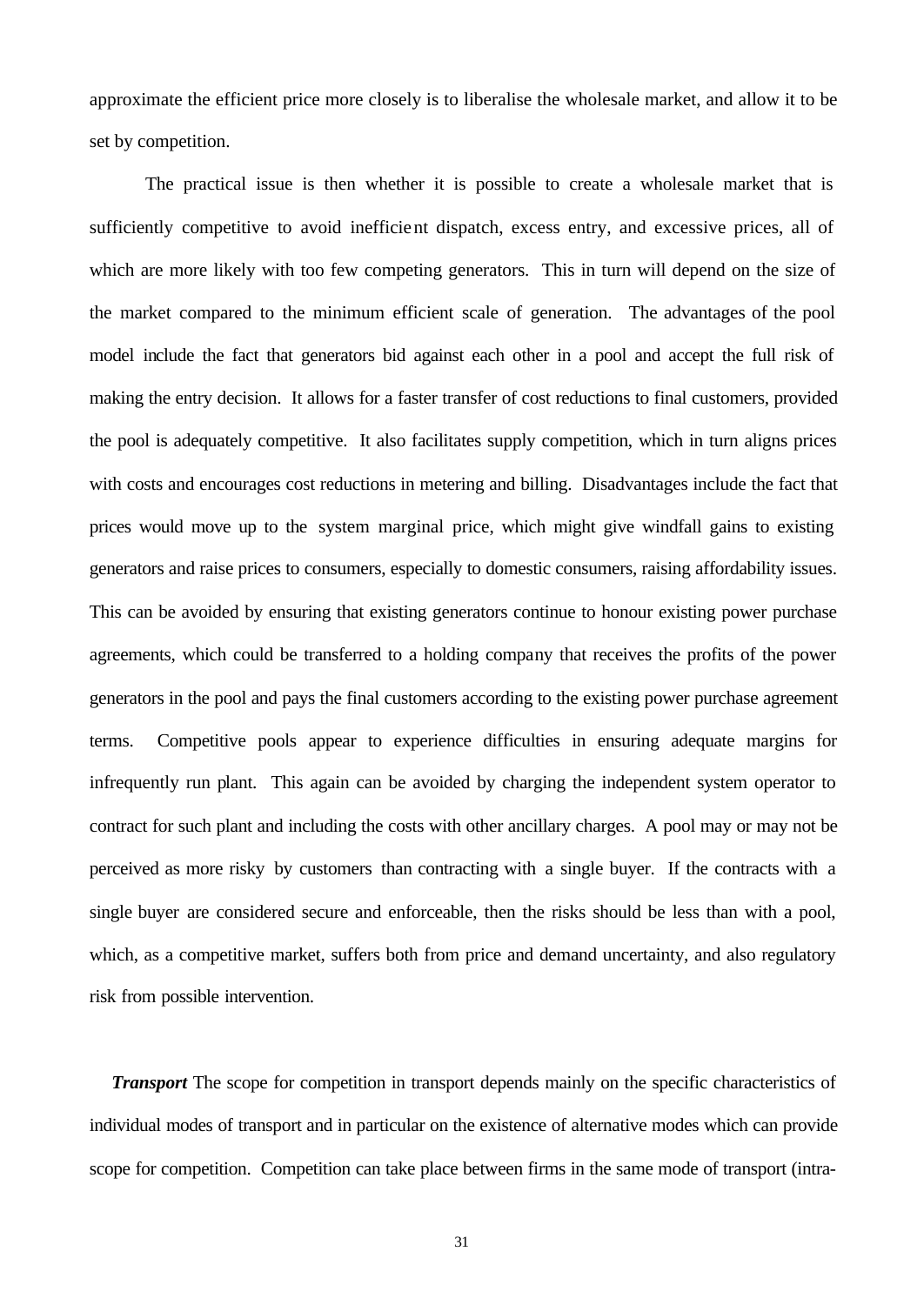modal competition) or between firms in different modes (inter-modal competition) in the same segment of the market. In transition economies there has been extensive privatisation and liberalisation of road haulage as a part of a process of divesting vertically integrated enterprises. There has been little progress in introducing competition in the railways sector.

*Water and Waste Water:* Of all the infrastructure sectors, water and waste water is the one where there is the least scope for competition *in* the market due to the significant scale economies and economies of density in building pipelines as well as in the construction of other forms of water storage and transmission. Competition *for* the market can be implemented through concession contracts (service prices or quality standards) awarding the right to supply the market.

## *5b. Privatisation and regulatory reforms.*

The specific regulatory regime that is adopted for the privatised telecom sector encompasses several forms of regulation. The establishment of an independent regulator is a key regulatory challenge vital for the settling of market disputes and policy and other regulatory issues. *If the regulator is not independent, the government is still able to interfere even if the network utility is privatised.* Even with an independent regulator the difficult challenge facing the national government is to endow it with technically competent people and give them the authority and budget needed to implement its mandate effectively.

Two key decisions for the newly established agency are the establishment of pricing rules and the choice between rate of return regulation and price cap regulation. Fixed rate of return or cost plus contract offers no incentives to the firm to reduce costs, because any variation in cost is appropriated by the regulator (and via the regulator, the government) rather than by the firm. A fixed price contract induces the right amount of effort, because any reduction in cost is appropriated by the regulated firm. The enterprise is the residual claimant for cost savings.

Another important regulation involves designing rules to ensure the emergence of effective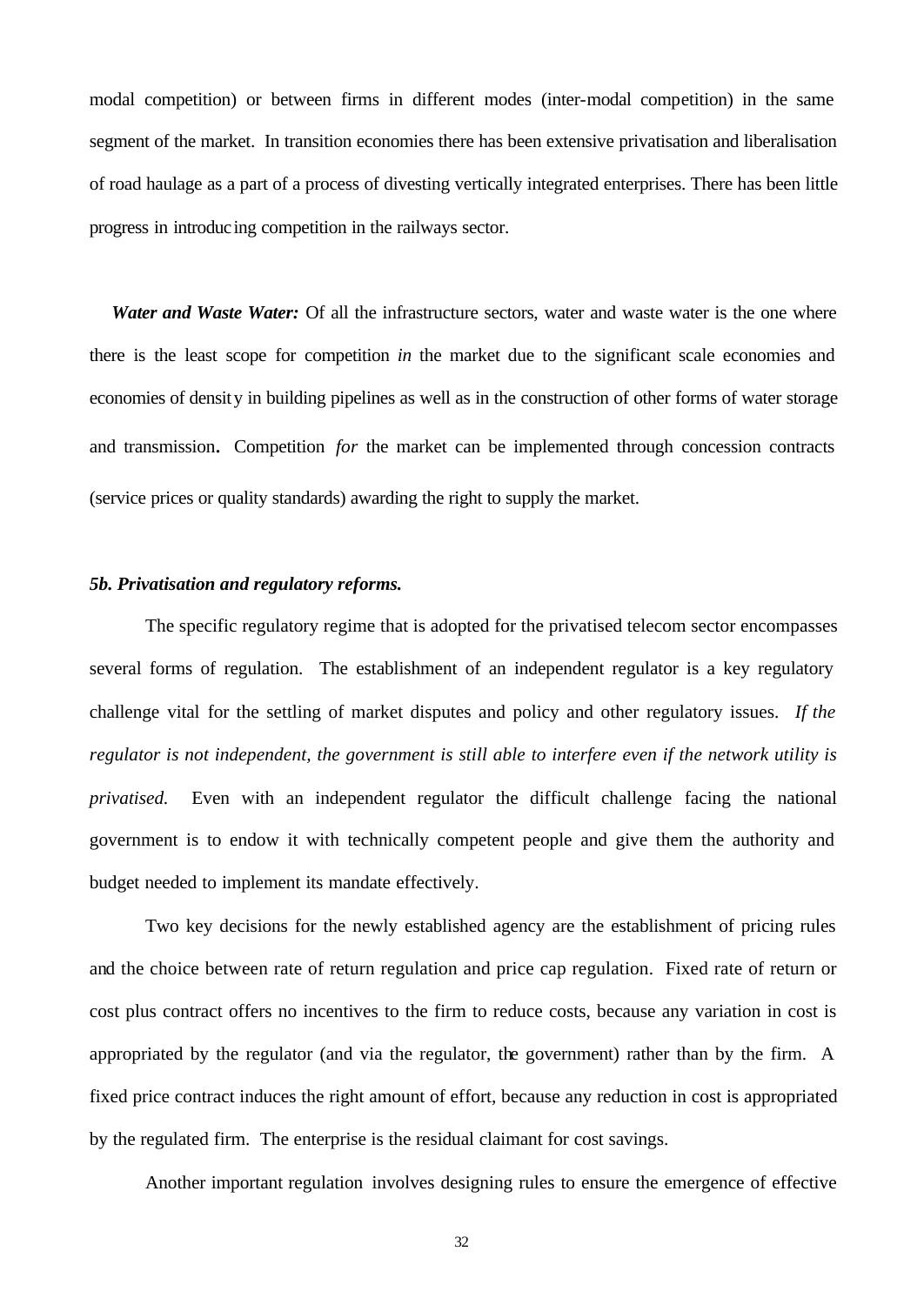competition, by providing third party access to the incumbent's network. In a multi-operator environment interconnection ensures any customer of one network can call any customer of another network. Call termination (i.e. the delivery of a completed call over the interconnected fixed network) is the essential interconnection service - it cannot be feasibly replicated and there is no market in call termination (there is no make or buy decision as the local loop involves high fixed costs and is unlikely to be duplicated by alternative network). It is frequently described as an enduring bottleneck.**<sup>27</sup>** Depending on market power this may lead to an abusive situation by operators withholding call termination or setting onerous terms.

Interconnection is critical in providing efficient investment and effective competition. If the regulator fails to understand interconnection it can distort market entry signals, invalidate investments and allow/encourage the abuse of dominant positions to the detriment of consumers. Hence, those operators with the ability to abuse their market power should be subject to special rules (*ex ante* regulation) to ensure that they do not abuse their dominance. These include a requirement to meet all reasonable demands for interconnection services from other network operators, transparent and cost based interconnection, unbundling of interconnection charges, non discrimination and publication of interconnection offers (terms and condition of contract and prices). Any other interconnecting operator without market power should be obliged to interconnect their network. From a public policy viewpoint the resulting price of call termination needs to be economically efficient, guarantee fair recovery of costs for all operators and provide the right entry signals.

Long run incremental cost methodologies meet these criteria. Its advantages include that it: (1) is open and transparent as it is based on business decision costs that are the same for any operator of a similar network; (2) is forward looking, avoiding inefficiencies and relating equipment costs to unique cost drivers; (3) incorporates a reasonable rate of return so ensures a fair reward. Note that (1) implies that it is verifiable and should ensure the most efficient outcome, including the

**<sup>27</sup>** See Li and Xu (2001), Petrazzini (1996), Ros (1999), Wallsten (2001).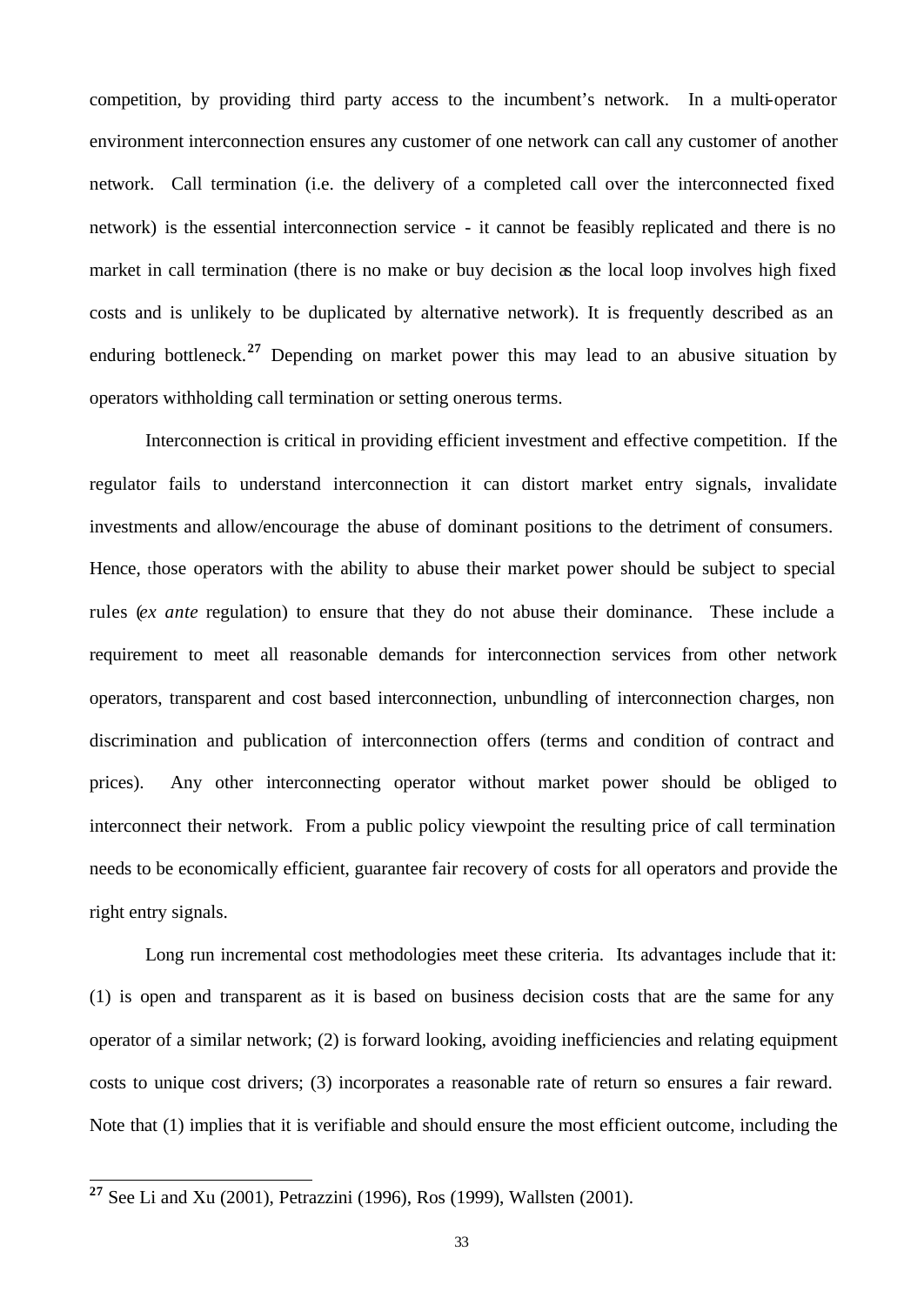correct make/buy decisions. The disadvantages are mainly related to the fact that it is not a simple rework of existing figures, but needs relevant up-front effort. This can lead to common or fixed cost being apportioned in an arbitrary way that does not guarantee that the network operator will implement the efficient investment programme.

From society's point of view in a first best setting the regulator should set access pricing equal to the long run incremental cost of providing access. This assumes it is always possible to cover the losses that will characterise a decreasing cost industry under this pricing rule using lump sum taxes and subsidies. Unfortunately, such first best outcomes are not normally available. For instance, the presence of a binding budget constraint and the impossibility of financing subsidies through lump sum taxes creates serious problems. According to the Baumol-Willig rule, within non perfectly contestable industries access charges should be set equal to the incremental cost of access plus a term which reflects the opportunity cost of entry.<sup>28</sup>

In most cases, access liberalisation has taken the form of regulated Third Party Access (TPA); that is, a legal obligation to provide network access under non-discriminatory conditions. Regulated TPA is necessary to allow entry of new generators into a competitive market, as well as to allow consumer choice of producer/ supplier. Without regulated TPA, liberalisation of entry and termination of legal monopoly status is unlikely to lead to actual entry as potential entrants face hold-up costs. Hold-up costs may be discriminatory rates or contracting hurdles directed at entrants by incumbents. Similarly, without regulated TPA, legal provision for consumer choice of supplier will not result in actual consumer choice; the lack of entry by new generators means that consumer options are not expanded; even legally unconstrained consumers will continue to contract with incumbent suppliers. Additionally, the largest consumers who most often qualify to choose their supplier may wish to contract directly with third party generators, by-passing distribution utilities, but without TPA, they will be unable to do so.

 $28$  According to the Baumol-Willig rule the access charge should be equal to the direct long run marginal cost of providing access plus the opportunity cost of providing access (i.e. the incumbent's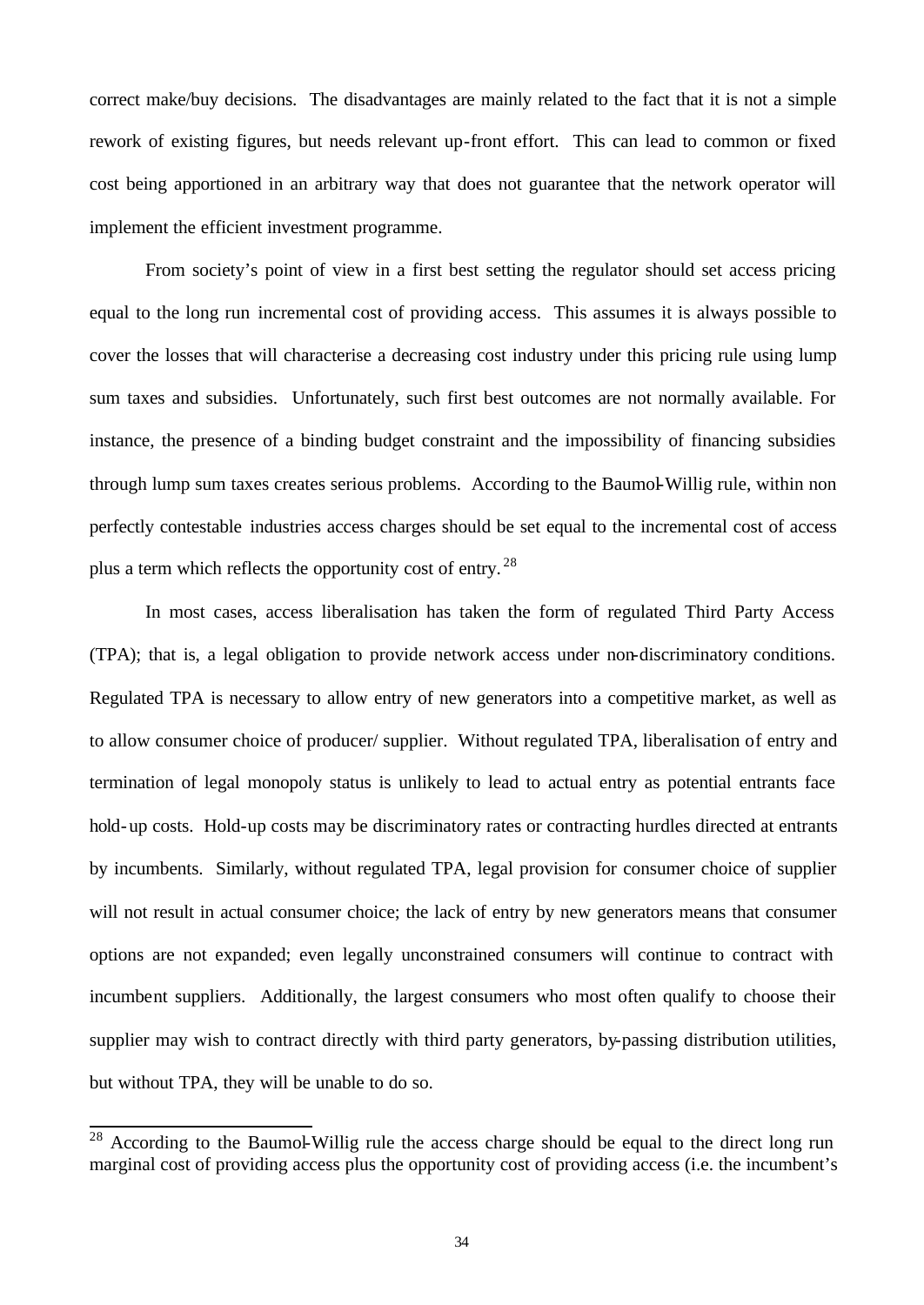| <b>Indep. Regulator</b> | <b>Telecoms</b> | <b>Electricity</b> | <b>Railways</b> | <b>Roads</b> | Water         |
|-------------------------|-----------------|--------------------|-----------------|--------------|---------------|
| Romania                 | Planned         | 1999               | $\overline{3}$  | 1996         | Planned       |
| <b>Bulgaria</b>         | 2001            | 1999               | $\overline{3}$  |              | Planned       |
| Lithuania               | 2001            | 1997               | $\overline{3}$  |              | Planned       |
| <b>Czech Rep.</b>       | 1992 (semi)     | 2001               |                 |              | Planned       |
| <b>Estonia</b>          | 1998            | 1998               | 3               |              | 2001 (semi)   |
| Latvia                  | 2001            | 2001               | $\overline{3}$  | 2001         | 2001          |
| <b>Hungary</b>          | 1994            | 1994               | $\overline{3}$  | 1991         | Decentralised |
| Poland                  | 2001            | 1997               | $\overline{3}$  | 1991         | Decentralised |
| <b>Slovenia</b>         | 2001            | Planned            | $\overline{3}$  | 1994         | Planned       |
| <b>Slovak Rep</b>       | 1993 (semi)     | Planned            | $\overline{3}$  | Planned      | Planned       |

**Table 3 Legal and Regulatory Reforms**

*Telecom:* The legal regulatory framework is considered adequate (or almost adequate) and new legislation has been adopted for all East European EU Accession countries, as summarised in Table 3. However, implementation is still lagging behind, particularly as regards tariff rebalancing and cost-oriented interconnection rules. Estonia and Hungary emerge as the front runners in terms of their telecoms regulatory bodies. Poland, Lithuania, Slovenia, the Czech Republic and Romania have either just completed the process of setting up independent regulators (which now require strengthening) or are in the process of doing so. The Czech Republic's regulatory environment is thought to still allow government interference, because despite having a regulator (the CTU), too much power is still wielded by the Ministry of Transport and Communications.

*Electric Power:* Independent regulators have been set up in most of the East European EU

 $\overline{a}$ 

reduction in profit caused by the provision of access. The optimality of the Baumol-Willig rule is discussed in Laffont and Tirole (1993) and Vagliasindi and Waterson (2001).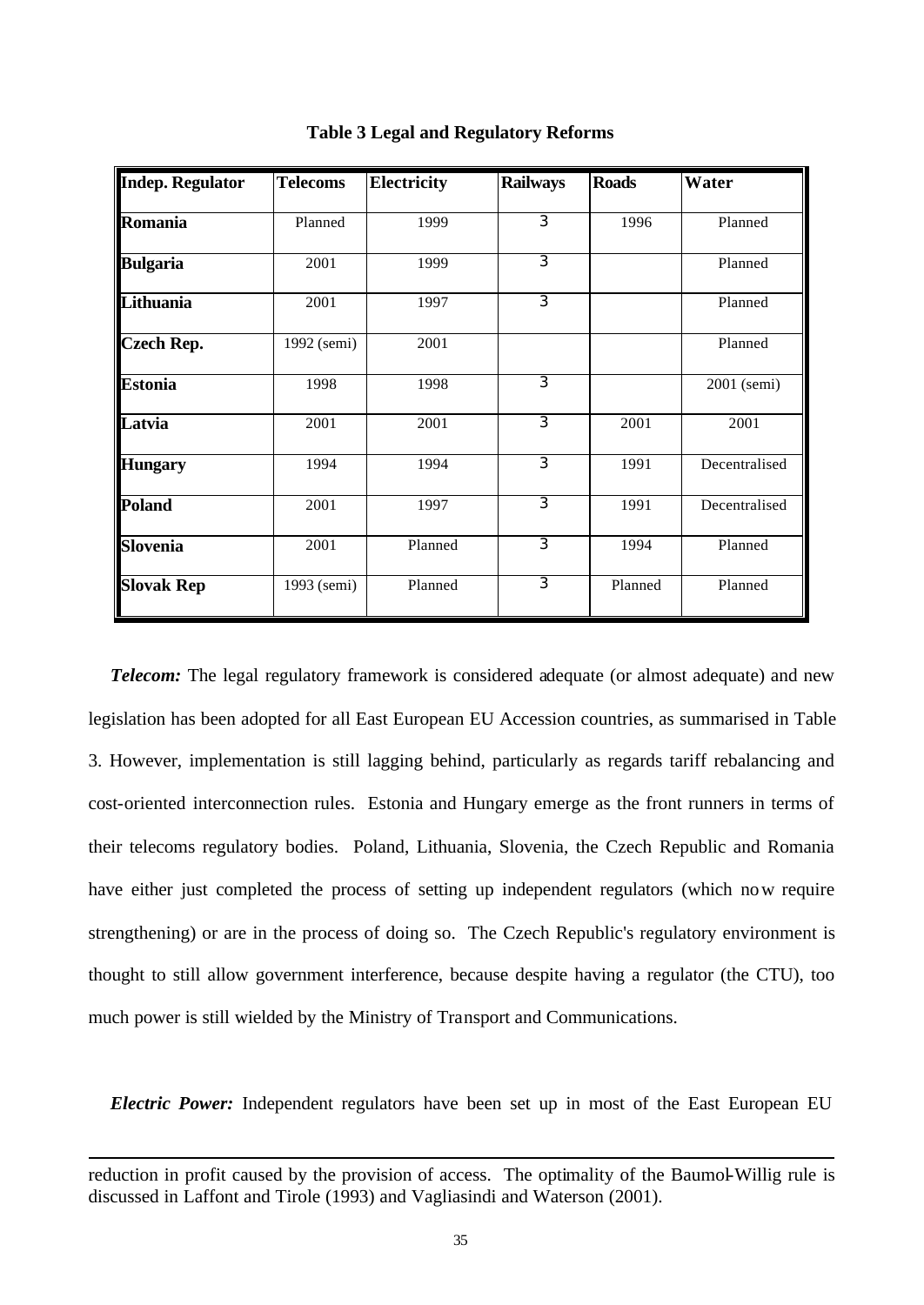accession countries. Development of secondary legislation (tariff methodologies, grid codes) remains a major challenge.

*Transport:* As shown in Table 3, transport departments (at the federal level – e.g., road agencies) or transport companies (at the federal –e.g. railways- or local government levels – e.g., urban transport companies) have been established in most East European EU accession countries. Most still lack the institutional strength to plan, select and implement the capital expenditures they require to anticipated future demands on transport infrastructure. For road investment and for most investment in most urban transport systems, revenues come to a large extent from the central budget or from municipal subsidies.

*Water and Waste Water:* The local nature of the benefits derived from these services argues for placing primary responsibilities at the local government level. Some countries have decentralised most of the regulatory functions to the local government. However, there is still the need for regulators to scrutinise the cost of service providers and consequently for a degree of financial, economic and administrative expertise and independence that is still lacking even in the East European EU accession countries.

## **6. Conclusions**

As the experience of western and eastern European countries demonstrates, to be effective network utilities privatisation should be complemented by measures stimulating competition and broader regulatory reforms. Otherwise, it risks allowing the newly privatised monopoly to use its resources and political influence to stifle reform, especially those that threaten to introduce greater competition.

This paper analyses the choices made by eastern European countries, focusing on EU

36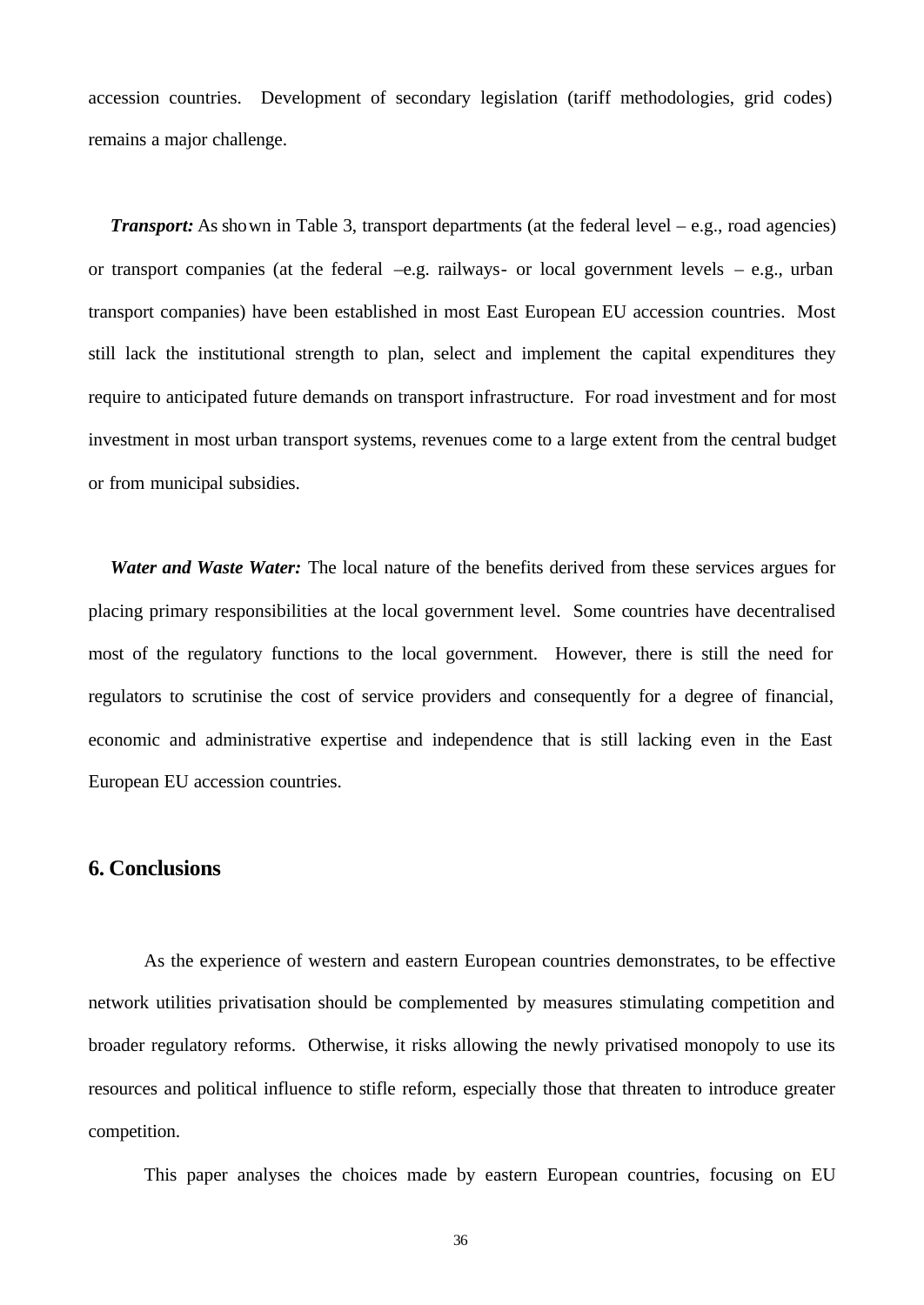accession candidates, documenting their progress to date and the remaining challenges, focusing on the network utilities and especially on the telecommunication sector. We report strong evidence of a significant impact of privatisation at the sectoral and economy-wide levels. However, we also found regulatory challenges, mostly due to the fact that, in contrast to western Europe, regulatory agencies were not in place before privatisation. Having been created late in the game, the east European regulators have had their task complicated by the economic and political clout of the newly privatised utilities.

This is in line with recent findings in empirical literature. Wallstein (2002) found that establishing a regulatory authority before privatising the dominant telecom firm is correlated with the increase in sector performance. It is also consistent with the theoretical argument that it is important to build the institutional and regulatory framework first and then to privatise, as opposed to simply creating a private monopoly. The presence of a strong and independent regulator may also increase the value of the firm to investors, even though the such a regulator may will (or should) constrain the firm's ability to extract monopoly rents. The reason is that an effective regulator will bring something akin to a floor as well as a ceiling for profits. Investors face less uncertainty and are willing to pay a premium for legal certainty and security. An effective legal and regulatory framework is essential to attract private investment and to ensure that the country as a whole benefits from an effective set of network utilities.

## **7. References**

Boardman, A. and A. Vining (1992), 'Ownership vs. competition: Efficiency in public enterprise', Public Choice, 73 (2).

Bortolotti, B., D'Souza, G., Fantini, M. and W. Megginson (2001), 'Sources of performance improvement in privatised firms: a clinical study of the global telecommunications industry', Fondazione Mattei, April 2001.

Boycko, M., Shleifer, A., Vishny, R. (1996), 'A theory of privatization', Economic Journal, 106, pp. 309–319.

Boylaud, O. and G. Nicoletti (2000), 'Regulation, market structure and performance in telecommunications', Economics Department working paper, 237, OECD.

Cornelli, F., Li, D.D. (1997), 'Large shareholders, private benefits of control, and optimal schemes of privatization', Rand Journal of Economics, 28, pp. 585–604.